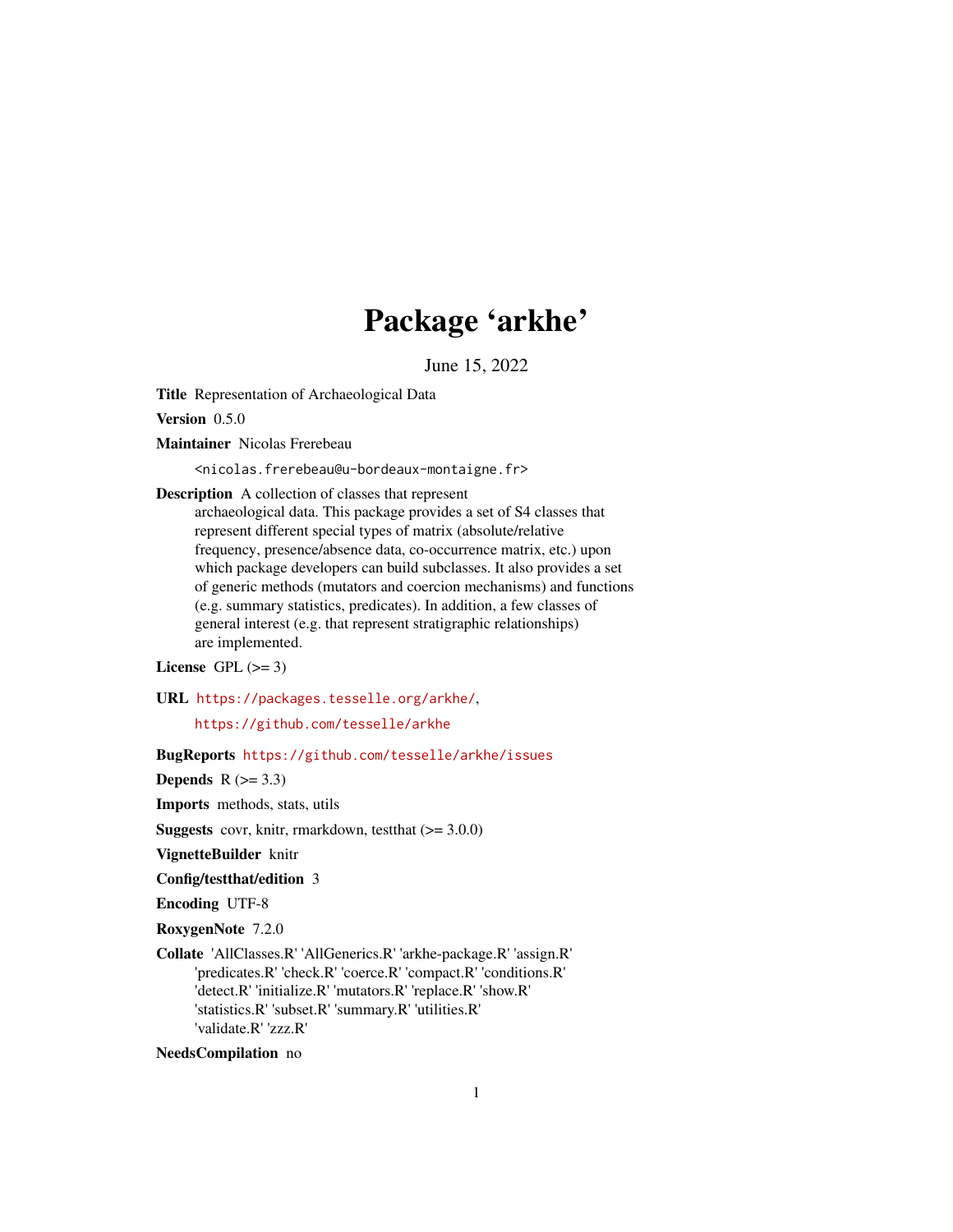Author Nicolas Frerebeau [aut, cre] (<<https://orcid.org/0000-0001-5759-4944>>, Université Bordeaux Montaigne), Brice Lebrun [ctb] (<<https://orcid.org/0000-0001-7503-8685>>, Université Bordeaux Montaigne)

Repository CRAN

Date/Publication 2022-06-15 09:30:12 UTC

# R topics documented:

| 3              |
|----------------|
| $\overline{4}$ |
| 5              |
| 5              |
| 6              |
| $\overline{7}$ |
| 8              |
| 11             |
| 12.            |
| 13<br>count    |
| 14             |
| 15             |
| 17             |
| 18             |
| 19             |
| 23             |
| 24             |
| 24             |
| 25             |
| 26             |
| 27             |
| 28             |
| 29             |
| 31             |
| 32             |
| 33             |
| 35             |
| 36             |

#### **Index** [37](#page-36-0)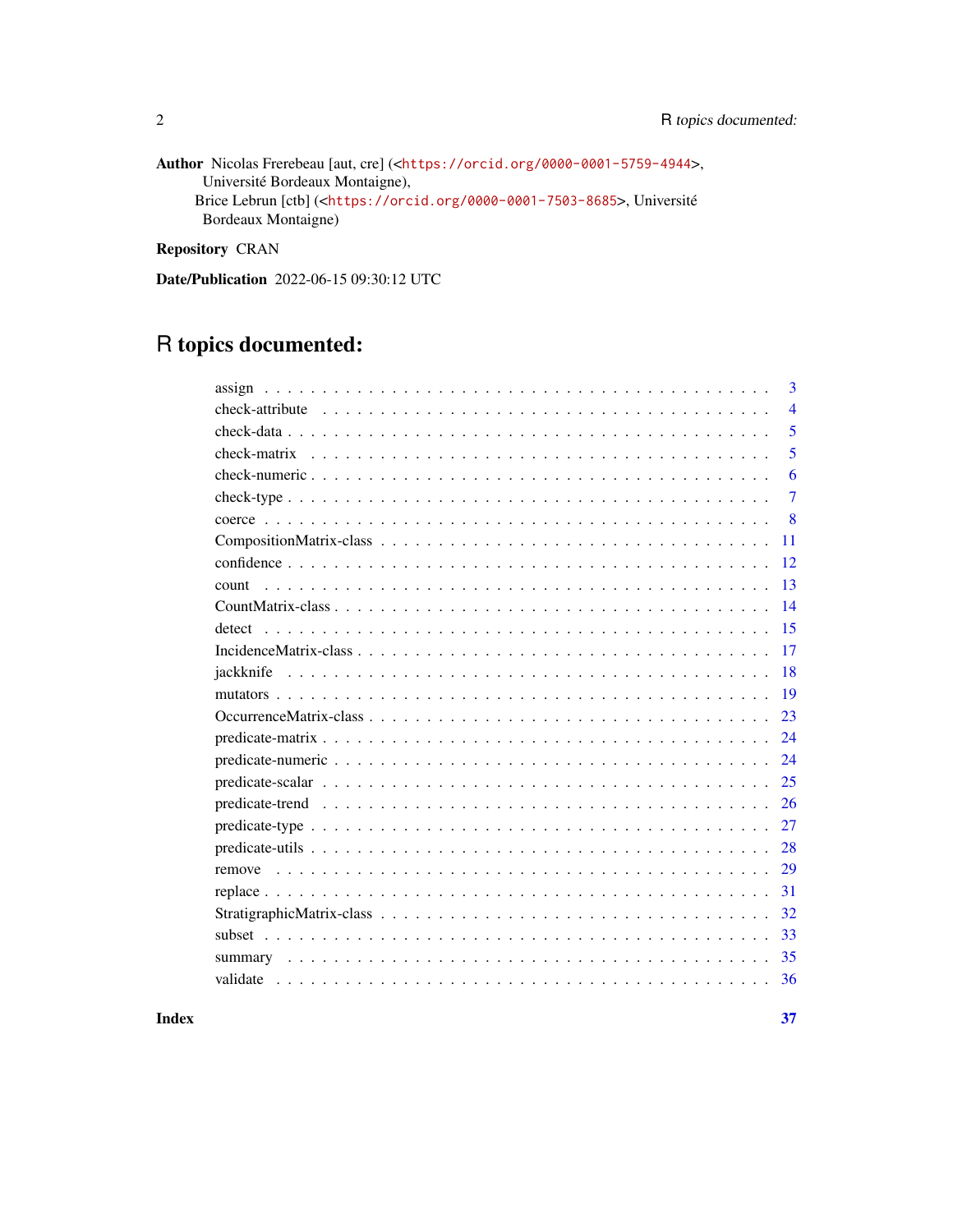<span id="page-2-1"></span><span id="page-2-0"></span>

Assign a specific row/column to the column/row names

# Usage

```
assign_colnames(x, ...)
assign_rownames(x, ...)
## S4 method for signature 'data.frame'
assign_rownames(x, column, remove = TRUE)
## S4 method for signature 'data.frame'
assign\_columns(x, row, remove = TRUE)
```
#### Arguments

| $\mathsf{x}$ | A data.frame.                                                                                         |
|--------------|-------------------------------------------------------------------------------------------------------|
| $\ddotsc$    | Currently not used.                                                                                   |
| column       | A length-one numeric vector specifying the column number that is to become<br>the row names.          |
| remove       | A logical scalar: should the specified row/column be removed after making it<br>the column/row names? |
| row          | A length-one numeric vector specifying the row number that is to become the<br>column names.          |

# Value

A [data.frame](#page-0-0).

# Author(s)

N. Frerebeau

# See Also

Other data cleaning tools: [count\(](#page-12-1)), [detect\(](#page-14-1)), [remove\(](#page-28-1)), [replace\(](#page-30-1))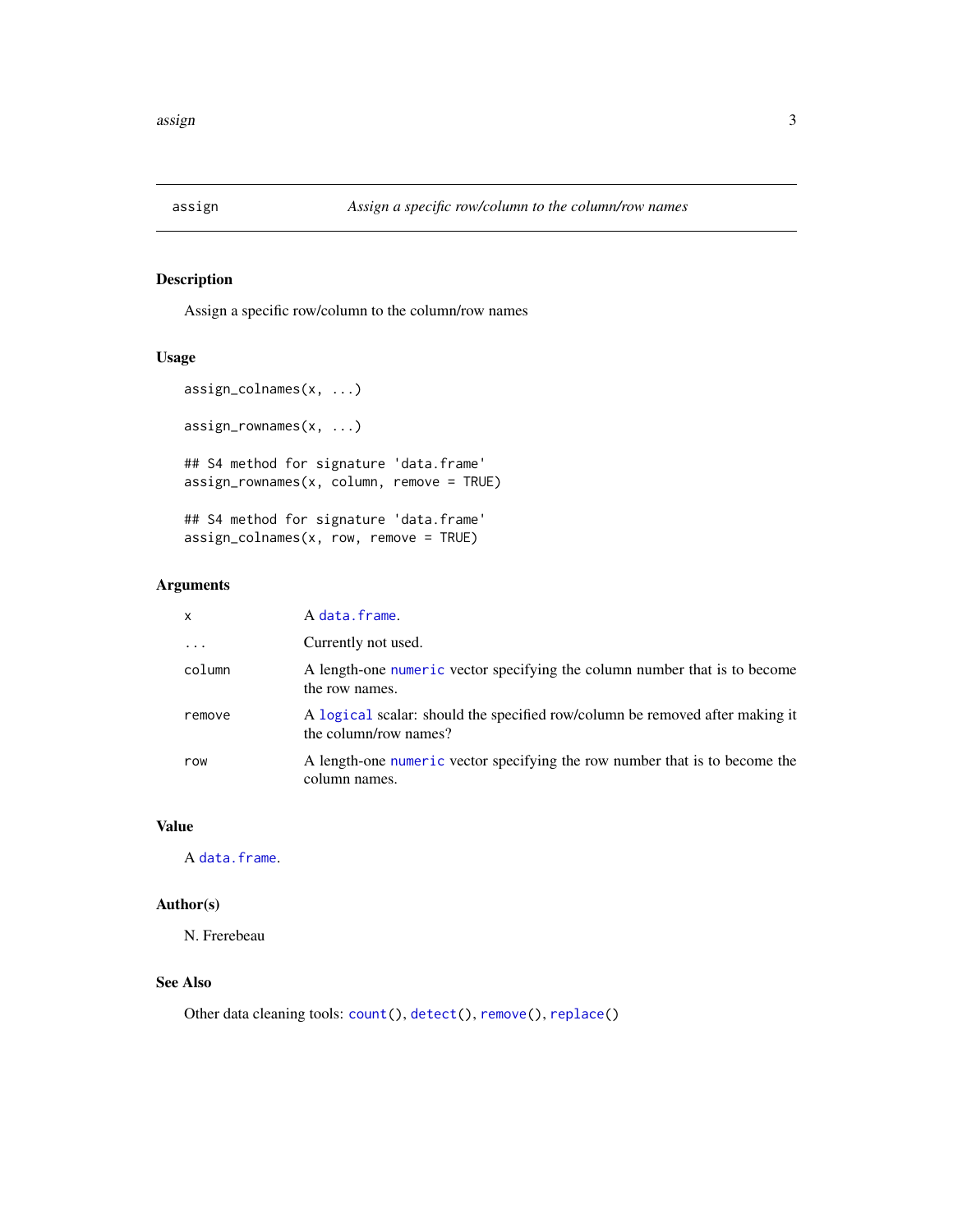<span id="page-3-1"></span><span id="page-3-0"></span>Check Object Attributes

#### Usage

```
assert_empty(x)
assert_filled(x)
assert_length(x, expected, empty = FALSE)
assert_lengths(x, expected)
assert_dimensions(x, expected)
assert_names(x, expected)
assert_dimnames(x, expected)
```
# Arguments

| X        | An object to be checked.                           |
|----------|----------------------------------------------------|
| expected | An appropriate expected value.                     |
| empty    | A logical scalar: should empty objects be ignored? |

# Value

Throws an error, if any, and returns x invisibly otherwise.

# Author(s)

N. Frerebeau

# See Also

Other validation methods: [check-data](#page-4-1), [check-graph](#page-0-0), [check-matrix](#page-4-2), [check-numeric](#page-5-1), [check-type](#page-6-1), [validate\(](#page-35-1))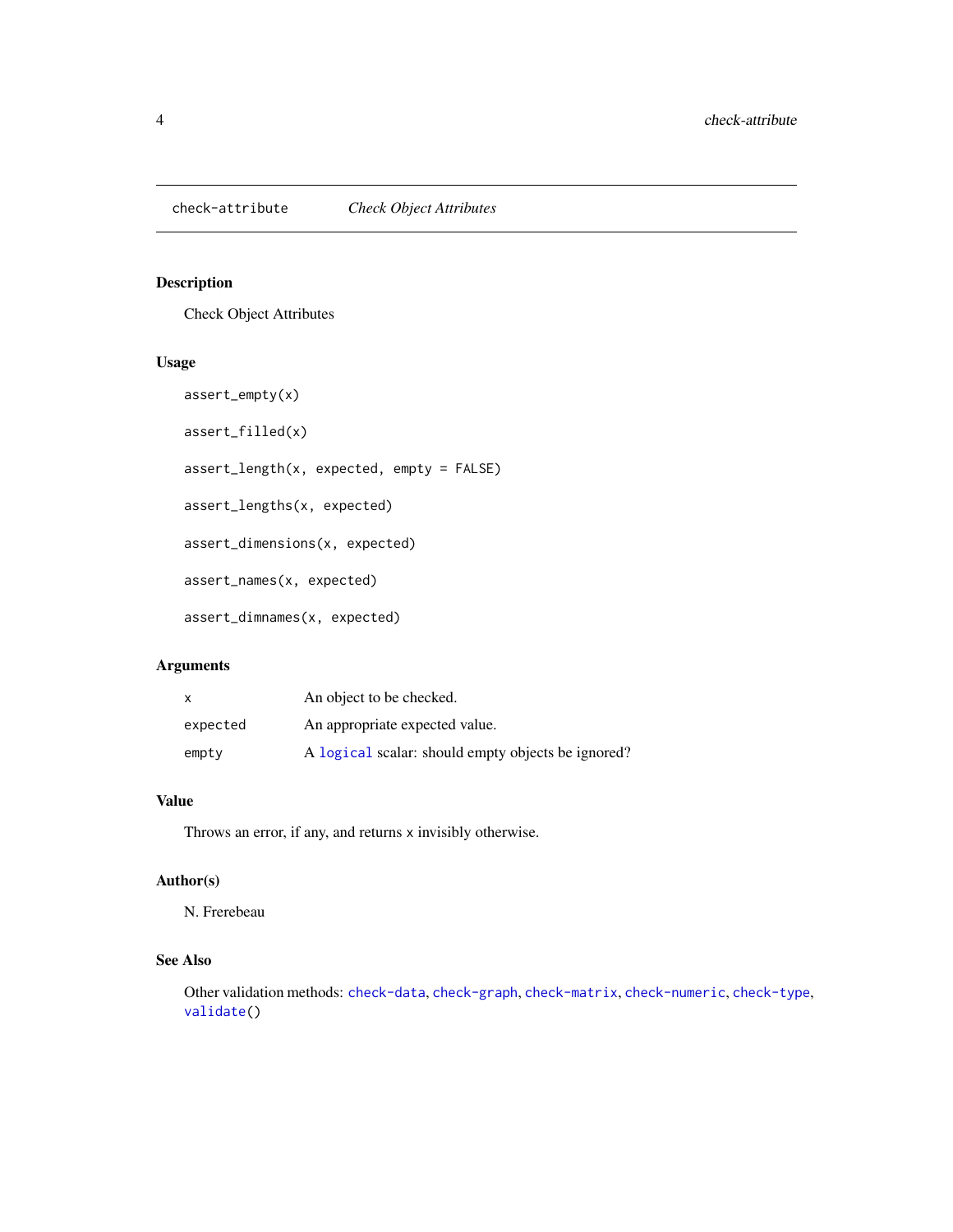<span id="page-4-1"></span><span id="page-4-0"></span>

- assert\_missing() and assert\_infinite() check if an object contains any missing (NA, NaN) or infinite (Inf) value.
- assert\_unique() checks if an object contains duplicated elements."

#### Usage

assert\_missing(x) assert\_infinite(x)

assert\_unique(x, expected)

# Arguments

|          | An object to be checked.       |  |
|----------|--------------------------------|--|
| expected | An appropriate expected value. |  |

#### Value

Throws an error, if any, and returns x invisibly otherwise.

# Author(s)

N. Frerebeau

# See Also

Other validation methods: [check-attribute](#page-3-1), [check-graph](#page-0-0), [check-matrix](#page-4-2), [check-numeric](#page-5-1), [check-type](#page-6-1), [validate\(](#page-35-1))

<span id="page-4-2"></span>check-matrix *Check Matrix*

#### Description

Check Matrix

#### Usage

assert\_matrix(x, expected)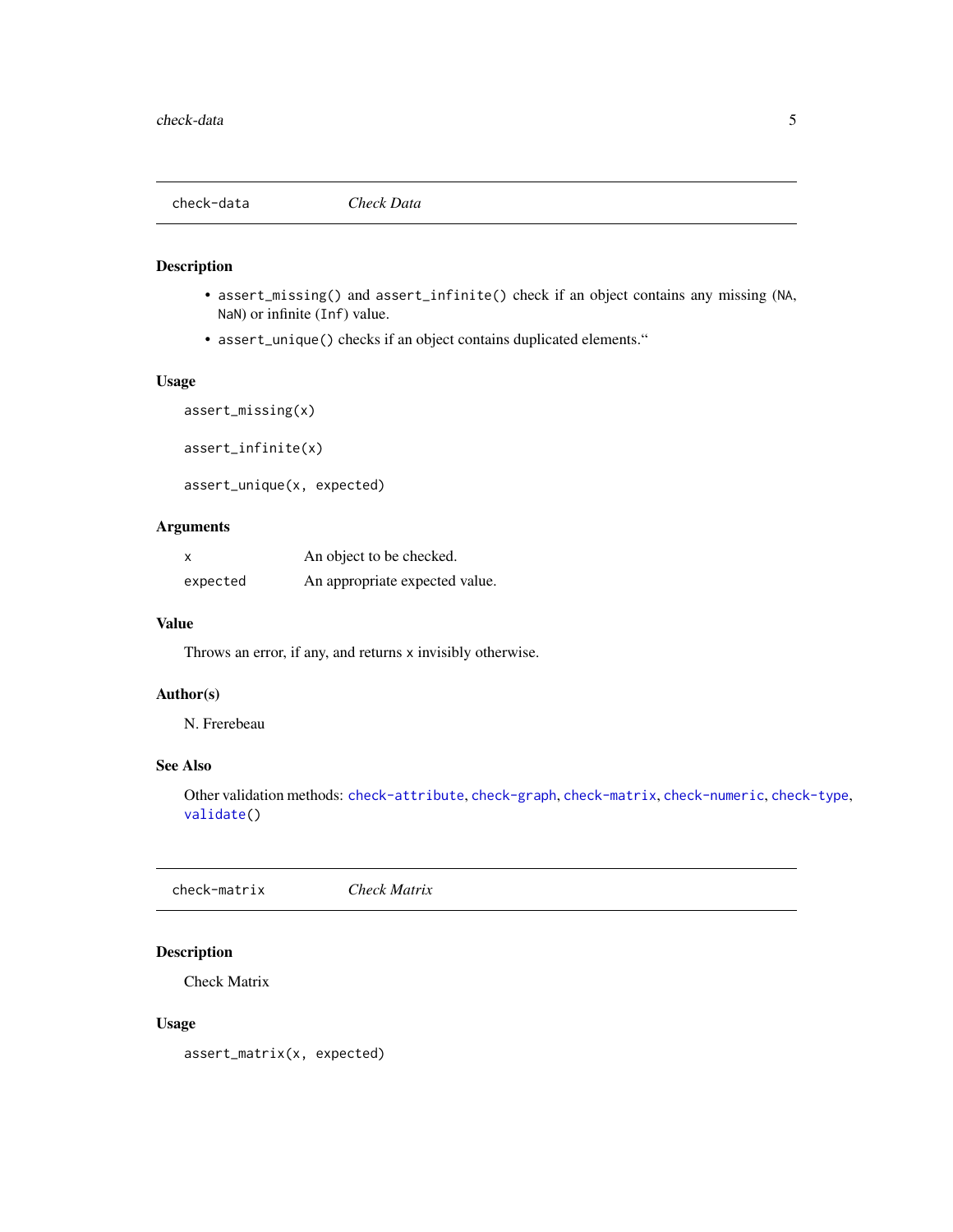#### <span id="page-5-0"></span>Arguments

| $\mathbf{x}$ | A matrix to be checked.                                                                         |
|--------------|-------------------------------------------------------------------------------------------------|
| expected     | A character string specifying the expected value. It must be one of "square"<br>or "symmetric". |

# Value

Throw an error, if any.

## Author(s)

N. Frerebeau

#### See Also

Other validation methods: [check-attribute](#page-3-1), [check-data](#page-4-1), [check-graph](#page-0-0), [check-numeric](#page-5-1), [check-type](#page-6-1), [validate\(](#page-35-1))

<span id="page-5-1"></span>check-numeric *Check Numeric Values*

# Description

Check Numeric Values

# Usage

```
assert_count(x)
assert_numeric(x, expected, ...)
assert_trend(x, expected, ...)
assert_relation(x, y, expected, ...)
```
# Arguments

| x.v                     | A numeric object to be checked.                                 |
|-------------------------|-----------------------------------------------------------------|
| expected                | A character string specifying the expected value (see details). |
| $\cdot$ $\cdot$ $\cdot$ | Extra parameters to be passed to internal methods.              |

# Details

Possible values for expected:

```
assert_numeric() "positive", "whole", "odd" or "even"
assert_trend() "constant", "decreasing" or "increasing"
assert_relation() "lower" or "greater"
```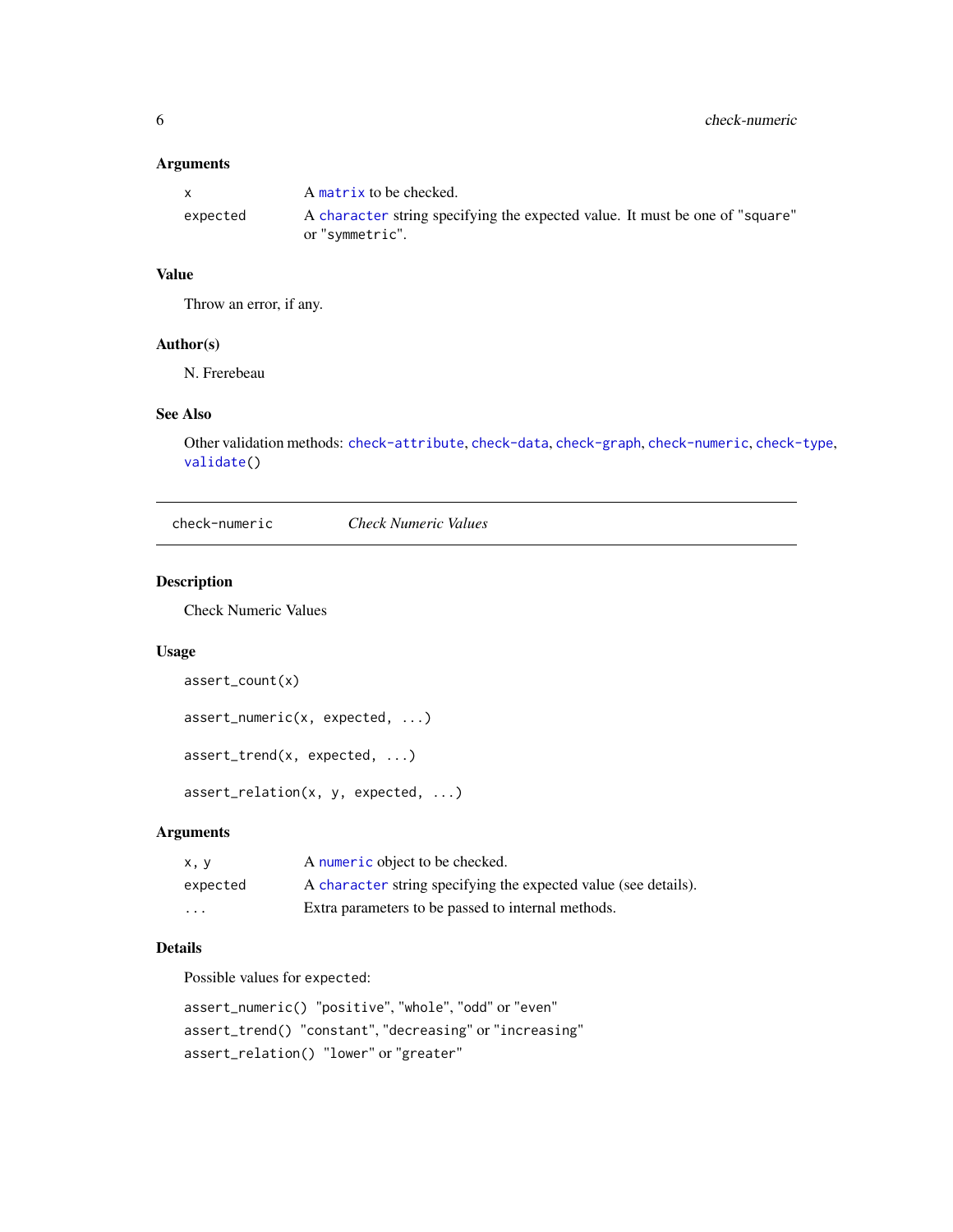# <span id="page-6-0"></span>check-type 7

# Value

Throws an error, if any, and returns x invisibly otherwise.

# Author(s)

N. Frerebeau

# See Also

Other validation methods: [check-attribute](#page-3-1), [check-data](#page-4-1), [check-graph](#page-0-0), [check-matrix](#page-4-2), [check-type](#page-6-1), [validate\(](#page-35-1))

<span id="page-6-1"></span>check-type *Check Data Types*

# Description

Check Data Types

#### Usage

assert\_type(x, expected)

assert\_scalar(x, expected)

#### Arguments

|          | An object to be checked.                                                   |
|----------|----------------------------------------------------------------------------|
| expected | A character string specifying the expected type. It must be one of "list", |
|          | "atomic","vector","numeric","integer","double","character" or "logical".   |

#### Value

Throws an error, if any, and returns x invisibly otherwise.

#### Author(s)

N. Frerebeau

# See Also

Other validation methods: [check-attribute](#page-3-1), [check-data](#page-4-1), [check-graph](#page-0-0), [check-matrix](#page-4-2), [check-numeric](#page-5-1), [validate\(](#page-35-1))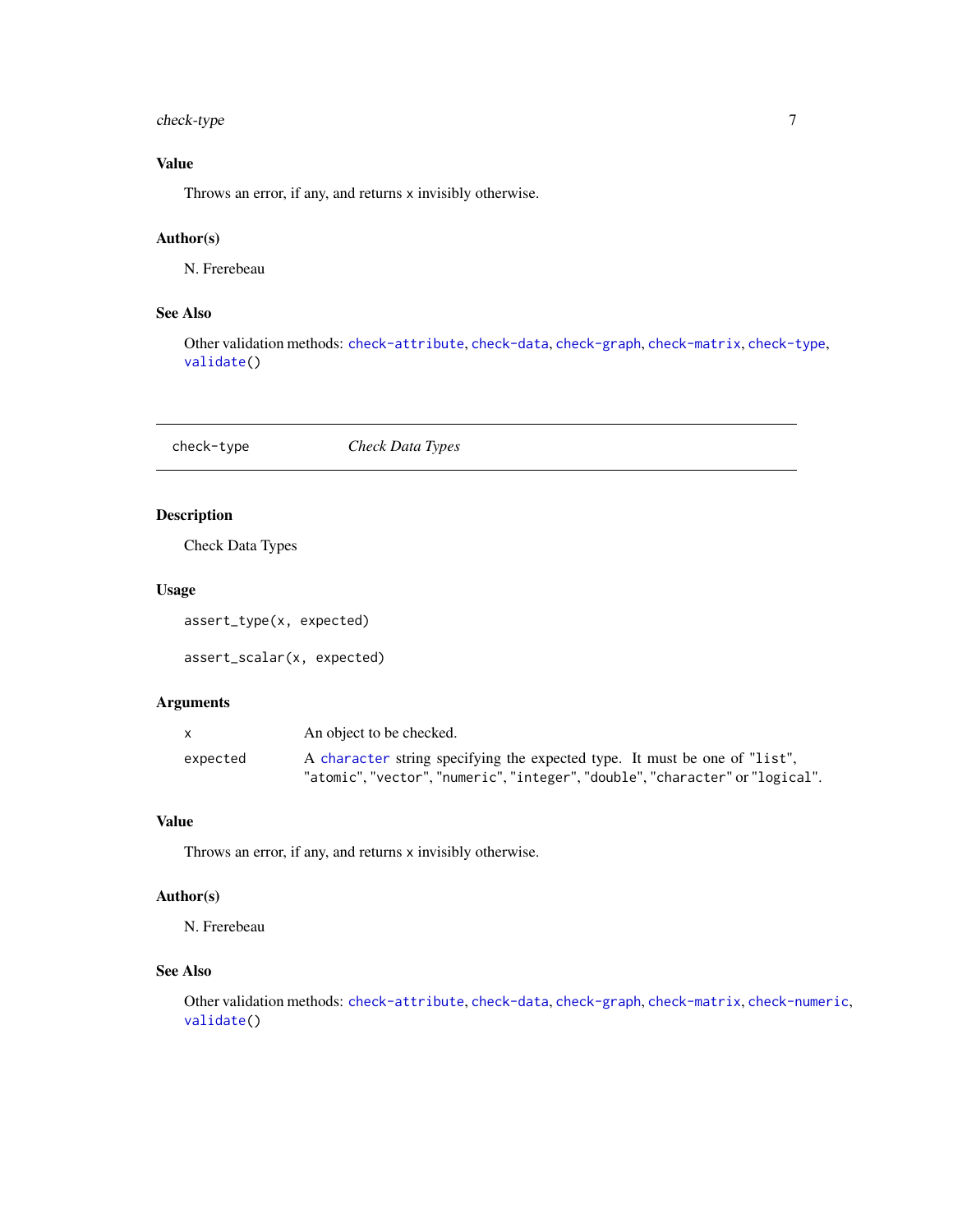<span id="page-7-2"></span><span id="page-7-0"></span>coerce *Coerce*

#### <span id="page-7-1"></span>Description

Coerces an object to a \*Matrix object.

#### Usage

as\_long(from, ...)

as\_count(from)

as\_composition(from)

as\_incidence(from)

as\_occurrence(from)

as\_features(from)

as\_stratigraphy(from)

## S4 method for signature 'ANY' as\_count(from)

## S4 method for signature 'ANY' as\_composition(from)

## S4 method for signature 'ANY' as\_incidence(from)

## S4 method for signature 'ANY' as\_occurrence(from)

## S4 method for signature 'ANY' as\_stratigraphy(from)

## S4 method for signature 'matrix' as\_long(from, factor = FALSE, reverse = FALSE)

## S4 method for signature 'AbundanceMatrix' as\_long(from, factor = FALSE, reverse = FALSE)

```
## S4 method for signature 'AbundanceMatrix'
as_features(from)
```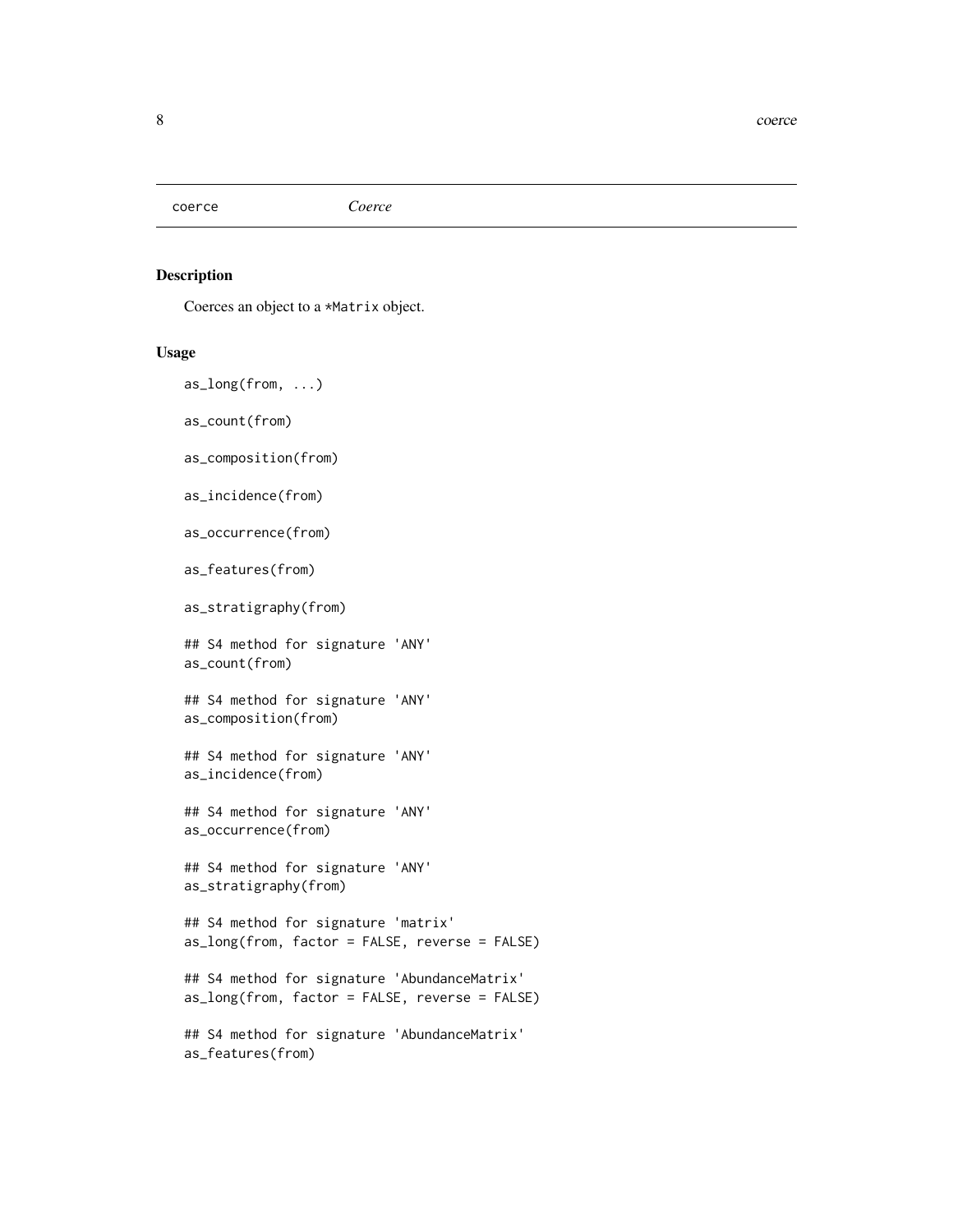#### <span id="page-8-0"></span>coerce 99 and 200 million and 200 million and 200 million and 200 million and 200 million and 200 million and 200 million and 200 million and 200 million and 200 million and 200 million and 200 million and 200 million and

#### **Arguments**

| from                    | An object to be coerced.                                                                                                         |
|-------------------------|----------------------------------------------------------------------------------------------------------------------------------|
| $\cdot$ $\cdot$ $\cdot$ | Currently not used.                                                                                                              |
| factor                  | A logical scalar: should character string be coerced to factor? Default to<br>FALSE, if TRUE the original ordering is preserved. |
| reverse                 | A logical scalar: should the order of factor levels be reversed? Only used if<br>factor is TRUE. Useful for plotting.            |

#### Details

The following methods coerce an object to a \*Matrix object:

| <b>Method</b>     | <b>Target</b>           | <b>Details</b>              |
|-------------------|-------------------------|-----------------------------|
| $as\_count()$     | CountMatrix             | absolute frequency data     |
| as_composition()  | CompositionMatrix       | relative frequency data     |
| as_incidence()    | <b>IncidenceMatrix</b>  | presence/absence data       |
| $as_occurrence()$ | <b>OccurrenceMatrix</b> | co-occurrence               |
| as_stratigraphy() | StratigraphicMatrix     | stratigraphic relationships |

*Note that* as\_count() *rounds numeric values to zero decimal places and then coerces to integer as by* as.integer()*.*

as\_stratigraphy() converts a set of stratigraphic relationships (edges) to a stratigraphic (adjacency) matrix. from can be a [matrix](#page-0-0), [list](#page-0-0), or [data.frame](#page-0-0): the first column/component is assumed to contain the bottom units and the second the top units (adjacency).

| Method        | Target     | <b>Details</b>                |
|---------------|------------|-------------------------------|
| $as\_long()$  | data.frame | long S3 data frame            |
| as_features() |            | data.frame wide S3 data frame |

as\_features() converts a \*Matrix object to a collection of features: a [data.frame](#page-0-0) with all informations as extra columns (result may differ according to the class of from).

#### Value

A coerced object.

#### Abundance Matrix

The CountMatrix, CompositionMatrix and IncidenceMatrix classes have special slots:

- samples for replicated measurements/observation,
- groups to group data by site/area,
- dates to specify the date point estimate of an assemblage,
- tqp and taq to specify the chronology of an assemblage.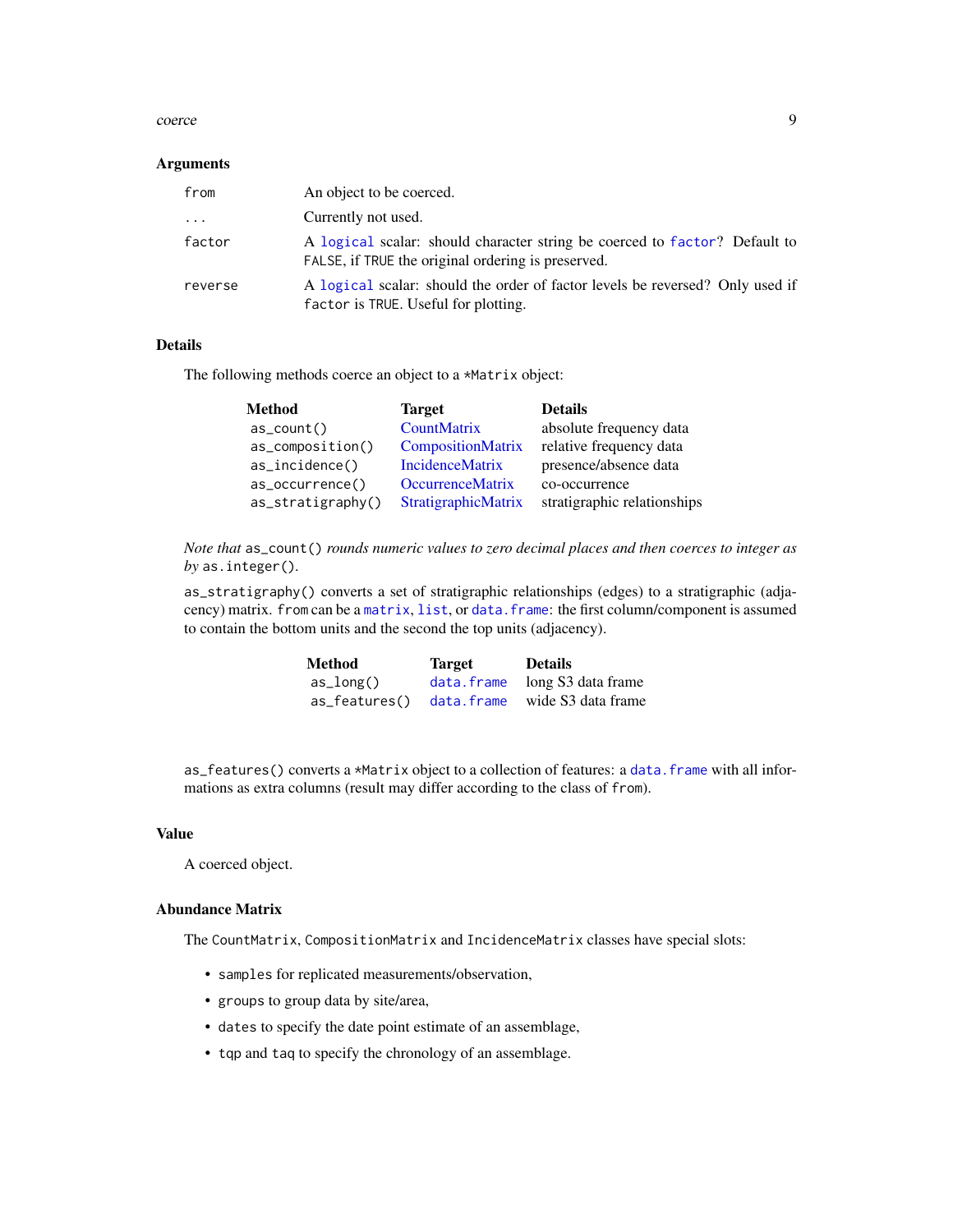When coercing a data. frame to a \*Matrix object, an attempt is made to automatically assign values to these slots by mapping column names (case insensitive, plural insensitive). This behavior can be disabled by setting options (arkhe.autodetect = FALSE) or overrided by explicitly specifying the columns to be used in  $as_{\mathbf{r}}(.)$ .

#### **Chronology**

The way chronological information is handled is somewhat opinionated. Sub-annual precision is overkill/meaningless in most situations: dates are assumed to be expressed in years CE and are stored as integers (values are coerced with as.integer() and hence truncated towards zero).

#### Author(s)

N. Frerebeau

# See Also

Other classes: [CompositionMatrix-class](#page-10-1), [CountMatrix-class](#page-13-1), [DataMatrix](#page-0-0), [IncidenceMatrix-class](#page-16-1), [OccurrenceMatrix-class](#page-22-1), [StratigraphicMatrix-class](#page-31-1)

```
## Create a count matrix
A0 \leq matrix(data = sample(0:10, 100, TRUE), nrow = 20, ncol = 5)
## Coerce to absolute frequencies
A1 \leftarrow as_count(A0)## Coerce to relative frequencies
B0 <- as_composition(A1)
## Row sums are internally stored before coercing to relative frequencies
## (use get_totals() to retrieve these values)
## This allows to restore the source data
A2 \leq -a s_{\text{count}}(B0)all(A1 == A2)## Coerce to presence/absence
C0 <- as_incidence(A1)
## Coerce to a co-occurrence matrix
D0 <- as_occurrence(A1)
## Coerce to an S3 matrix or data.frame
X \leftarrow as.matrix(A1)all(A0 == X)Y <- data.frame(A1)
head(Y)
```
<span id="page-9-0"></span>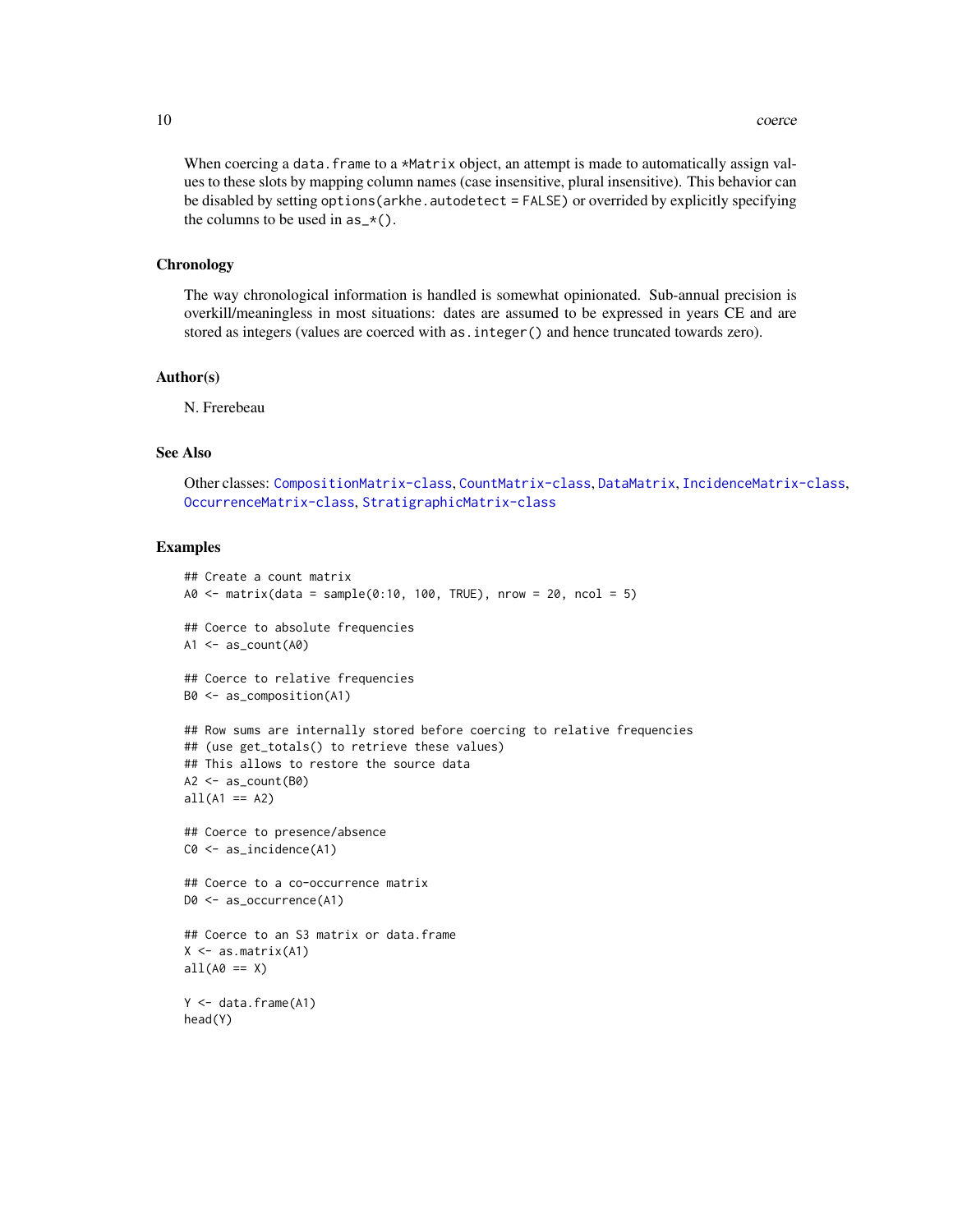<span id="page-10-1"></span><span id="page-10-0"></span>CompositionMatrix-class

*Relative Frequency Matrix*

#### Description

An S4 class to represent a relative frequency matrix (i.e. the fraction of times a given datum occurs in a dataset).

#### Usage

```
CompositionMatrix(data = \theta, nrow = 1, ncol = 1, byrow = FALSE, dimnames = NULL)
```
# Arguments

| data     | an optional data vector (including a list or expression vector). Non-atomic<br>classed R objects are coerced by as . vector and all attributes discarded.                                                                                                                           |
|----------|-------------------------------------------------------------------------------------------------------------------------------------------------------------------------------------------------------------------------------------------------------------------------------------|
| nrow     | the desired number of rows.                                                                                                                                                                                                                                                         |
| ncol     | the desired number of columns.                                                                                                                                                                                                                                                      |
| byrow    | logical. If FALSE (the default) the matrix is filled by columns, otherwise the<br>matrix is filled by rows.                                                                                                                                                                         |
| dimnames | A dimnames attribute for the matrix: NULL or a list of length 2 giving the row<br>and column names respectively. An empty list is treated as NULL, and a list of<br>length one as row names. The list can be named, and the list names will be used<br>as names for the dimensions. |

#### Author(s)

N. Frerebeau

#### See Also

#### [as\\_composition\(\)](#page-7-1)

```
Other classes: CountMatrix-class, DataMatrix, IncidenceMatrix-class, OccurrenceMatrix-class,
StratigraphicMatrix-class, coerce()
```

```
## Create an incidence (presence/absence) matrix
## Data will be coerced with as.logical()
A \le IncidenceMatrix(data = sample(0:1, 100, TRUE, c(1, 1/3)), nrow = 20)
## Create a count data matrix
B \le CountMatrix(data = sample(0:10, 100, TRUE), nrow = 20)
## Access
dim(B) # Get the matrix dimensions
row(B) # Get the row indexes
```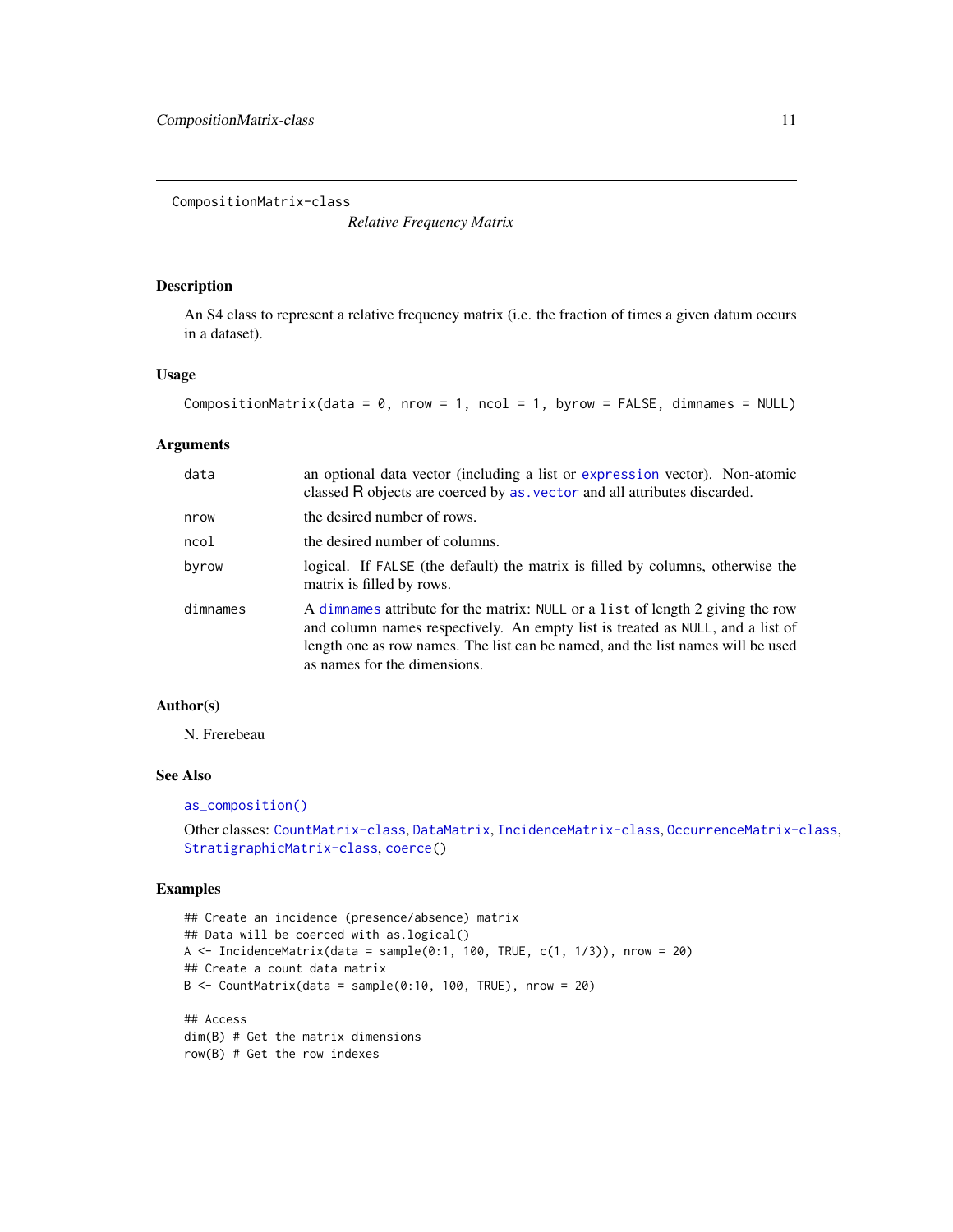```
col(B, as.factor = TRUE) # Get the column indexes
nrow(B) # Get the number of rows
ncol(B) # Get the number of columns
dimnames(B) # Get the dimension names
rownames(B) <- LETTERS[1:20] # Set the row names
rownames(B) # Get the rownames
colnames(B) <- letters[21:25] # Set the column names
colnames(B) # Get the column names
## Subset
B[[1, 1]] # Get the first value
B[1] # Get the first value
B[, ] # Get all values
B[1, , drop = FALSE] # Get the first row
B[, 1:3] # Get the first three column
```
#### <span id="page-11-1"></span>confidence *Confidence Interval for a Mean*

#### Description

Computes a confidence interval for a mean at a desired level of significance.

#### Usage

```
confidence(object, ...)
```

```
## S4 method for signature 'numeric'
confidence(object, level = 0.95, type = c("student", "normal"))
```
#### Arguments

| object   | A numeric vector.                                                                                                                                                           |
|----------|-----------------------------------------------------------------------------------------------------------------------------------------------------------------------------|
| $\cdots$ | Currently not used.                                                                                                                                                         |
| level    | A length-one numeric vector giving the confidence level. Must be a single<br>number between 0 and 1.                                                                        |
| type     | A character string giving the type of confidence interval to be returned. It must<br>be one "student" (the default) or "normal". Any unambiguous substring can<br>be given. |

#### Value

A length-two [numeric](#page-0-0) vector giving lower and upper confidence limits.

#### Author(s)

N. Frerebeau

<span id="page-11-0"></span>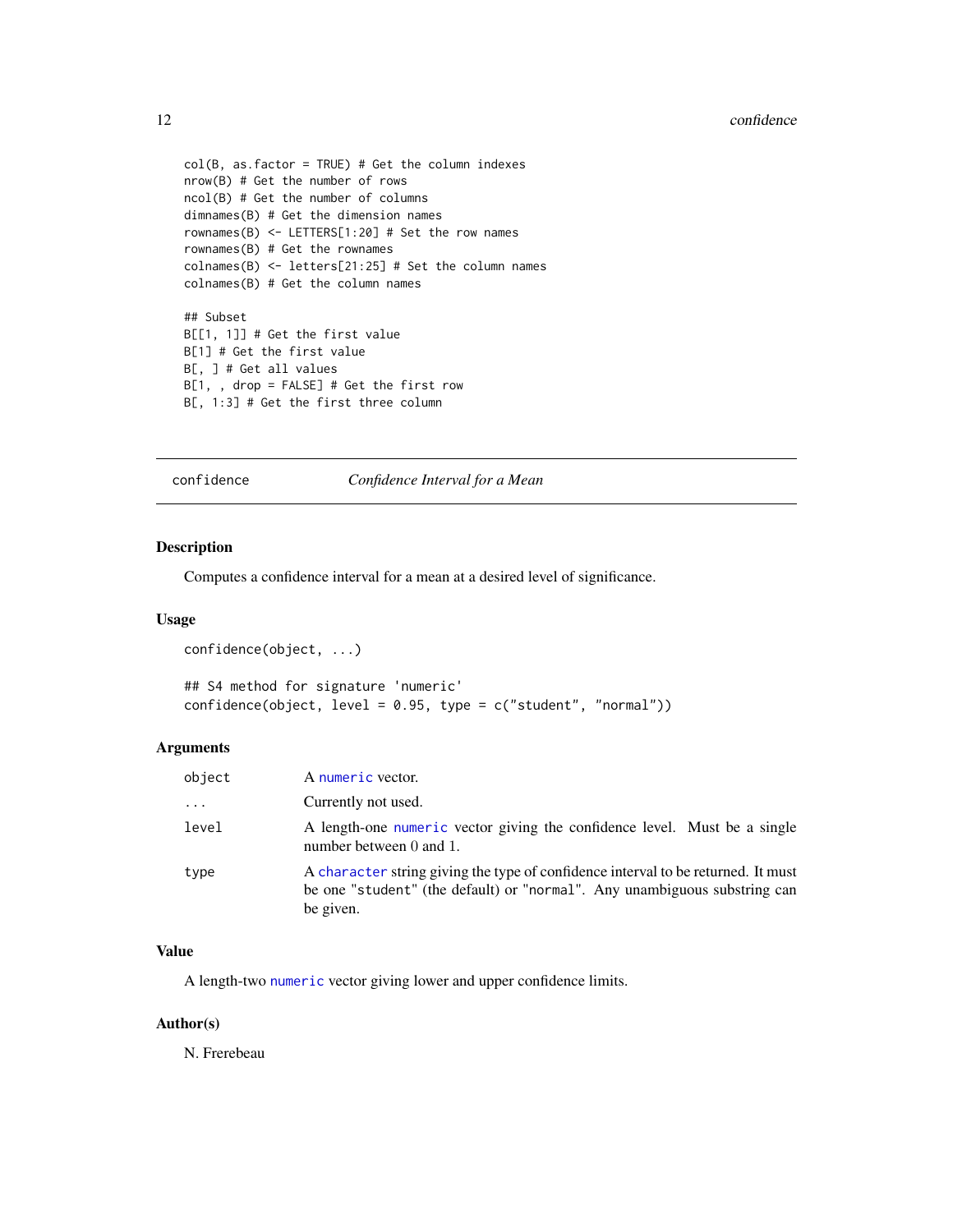#### <span id="page-12-0"></span>count and the count of the count of the count of the count of the count of the count of the count of the count of the count of the count of the count of the count of the count of the count of the count of the count of the

# See Also

Other resampling methods: [jackknife\(](#page-17-1))

#### Examples

```
## Jackknife
x < - rnorm(20)
jackknife(x, do = mean) # Sample mean
```
<span id="page-12-1"></span>count *Count values according to a given predicate*

# Description

Counts values by rows/columns according to a given predicate.

# Usage

 $count(x, f, ...)$ 

```
## S4 method for signature 'matrix,`function`'
count(x, f, margin = 1, negative = FALSE)
```
## S4 method for signature 'data.frame, 'function''  $count(x, f, margin = 1, negative = FALSE)$ 

# Arguments

| x      | An object (should be a matrix or a data. frame).                                                                     |
|--------|----------------------------------------------------------------------------------------------------------------------|
| f.     | A predicate function.                                                                                                |
| .      | Currently not used.                                                                                                  |
| margin | A vector giving the subscripts which the function will be applied over (1 indi-<br>cates rows, 2 indicates columns). |
| negate | A logical scalar: should the negation of f be used instead of f?                                                     |

#### Value

A [numeric](#page-0-0) vector.

#### Author(s)

N. Frerebeau

# See Also

Other data cleaning tools: [assign\(](#page-2-1)), [detect\(](#page-14-1)), [remove\(](#page-28-1)), [replace\(](#page-30-1))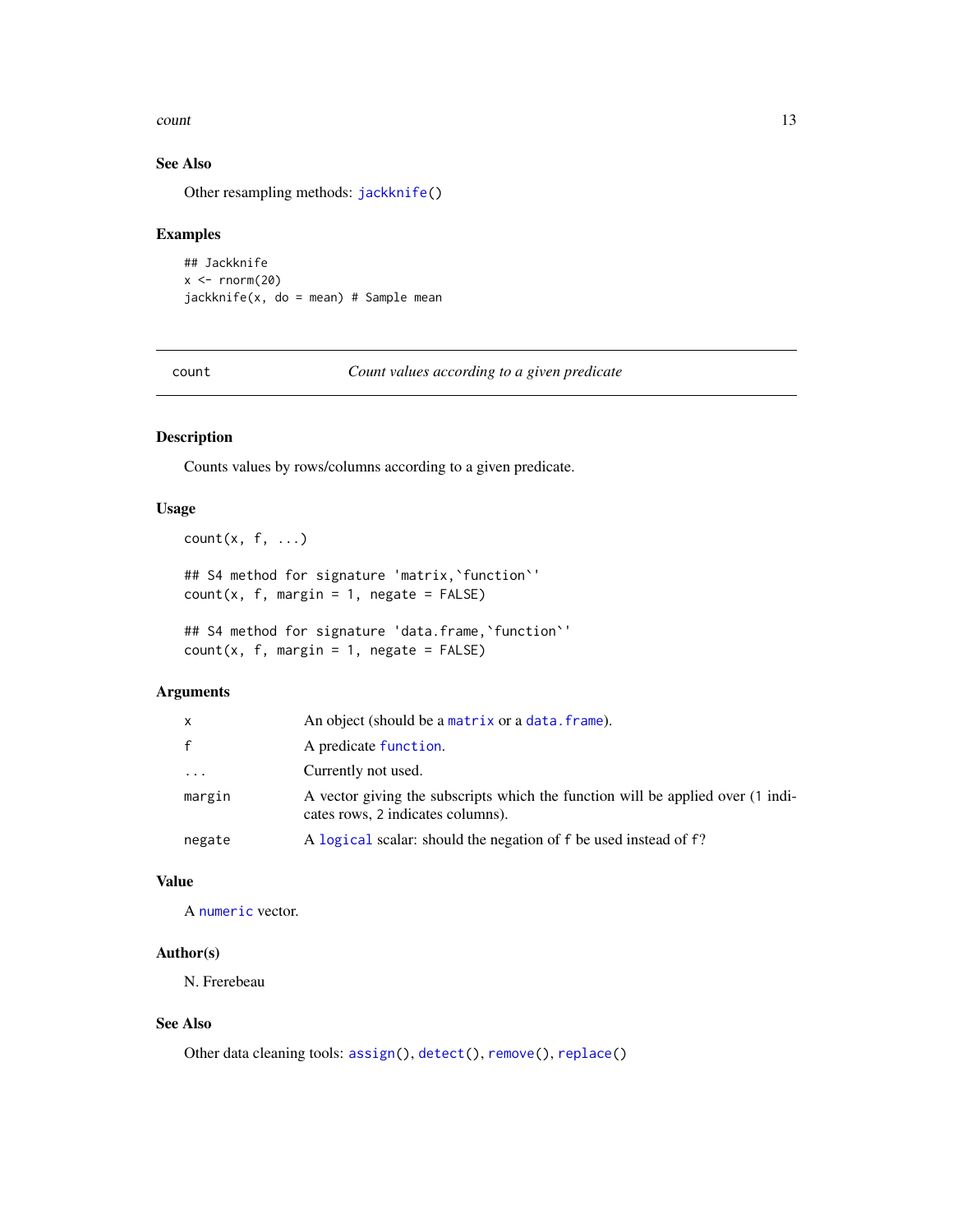#### Examples

```
## Create a count data matrix
X \le matrix(sample(1:10, 25, TRUE), nrow = 5, ncol = 5)
## Add NA
k \leq - sample(1:25, 3, FALSE)
X[k] <- NA
X
## Count missing values in rows
count(X, f = is.na, margin = 1)## Count non-missing values in columns
count(X, f = is.na, margin = 2, negative = TRUE)## Find row with NA
detect(X, f = is.na, margin = 1)## Find column without any NA
detect(X, f = is.na, margin = 2, negative = TRUE, all = TRUE)## Remove row with any NA
compact(X, f = is.na, margin = 1, all = FALSE)## Remove column with any NA
compact(X, f = is.na, margin = 2, all = FALSE)## Replace NA with zeros
replace_MA(X, value = 0)
```
<span id="page-13-1"></span>CountMatrix-class *Absolute Frequency Matrix*

# Description

An S4 class to represent an absolute frequency matrix (i.e. the number of times a given datum occurs in a dataset).

#### Usage

```
CountMatrix(data = 0, nrow = 1, ncol = 1, byrow = FALSE, dimnames = NULL)
```
#### Arguments

| data  | an optional data vector (including a list or expression vector). Non-atomic<br>classed R objects are coerced by as vector and all attributes discarded. |
|-------|---------------------------------------------------------------------------------------------------------------------------------------------------------|
| nrow  | the desired number of rows.                                                                                                                             |
| ncol  | the desired number of columns.                                                                                                                          |
| byrow | logical. If FALSE (the default) the matrix is filled by columns, otherwise the<br>matrix is filled by rows.                                             |

<span id="page-13-0"></span>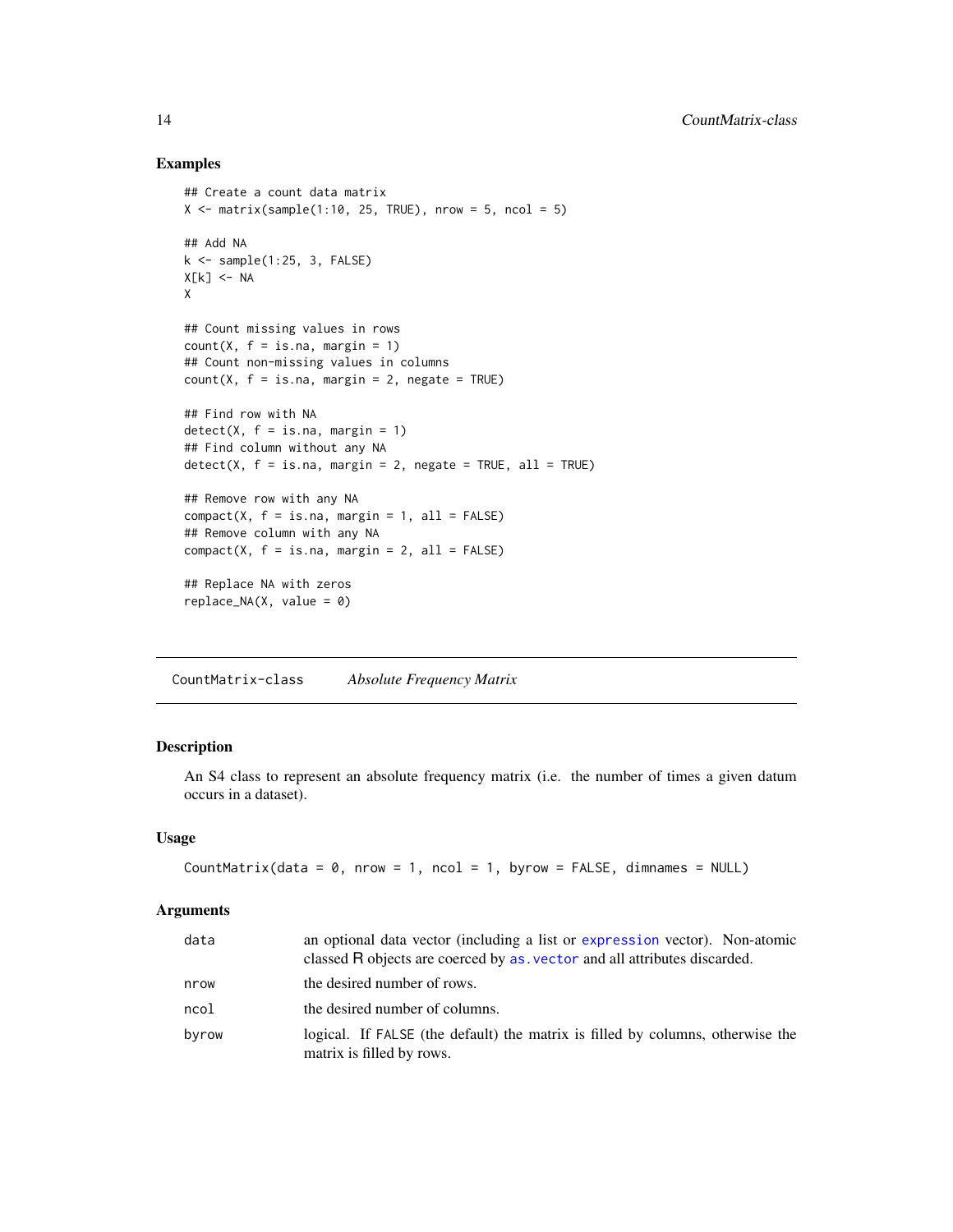#### <span id="page-14-0"></span>detect and the contract of the contract of the contract of the contract of the contract of the contract of the contract of the contract of the contract of the contract of the contract of the contract of the contract of the

| dimnames | A dimnames attribute for the matrix: NULL or a list of length 2 giving the row  |
|----------|---------------------------------------------------------------------------------|
|          | and column names respectively. An empty list is treated as NULL, and a list of  |
|          | length one as row names. The list can be named, and the list names will be used |
|          | as names for the dimensions.                                                    |

#### Author(s)

N. Frerebeau

#### See Also

[as\\_count\(\)](#page-7-1)

Other classes: [CompositionMatrix-class](#page-10-1), [DataMatrix](#page-0-0), [IncidenceMatrix-class](#page-16-1), [OccurrenceMatrix-class](#page-22-1), [StratigraphicMatrix-class](#page-31-1), [coerce\(](#page-7-2))

# Examples

```
## Create an incidence (presence/absence) matrix
## Data will be coerced with as.logical()
A \le IncidenceMatrix(data = sample(0:1, 100, TRUE, c(1, 1/3)), nrow = 20)
## Create a count data matrix
B \le CountMatrix(data = sample(0:10, 100, TRUE), nrow = 20)
```

```
## Access
dim(B) # Get the matrix dimensions
row(B) # Get the row indexes
col(B, as.factor = TRUE) # Get the column indexes
nrow(B) # Get the number of rows
ncol(B) # Get the number of columns
dimnames(B) # Get the dimension names
rownames(B) <- LETTERS[1:20] # Set the row names
rownames(B) # Get the rownames
colnames(B) \le letters[21:25] # Set the column names
colnames(B) # Get the column names
```

```
## Subset
B[[1, 1]] # Get the first value
B[1] # Get the first value
B[, ] # Get all values
B[1, , drop = FALSE] # Get the first row
B[, 1:3] # Get the first three column
```
<span id="page-14-1"></span>detect *Find values according to a given predicate*

#### Description

Finds rows/columns in an array-like object according to a given predicate.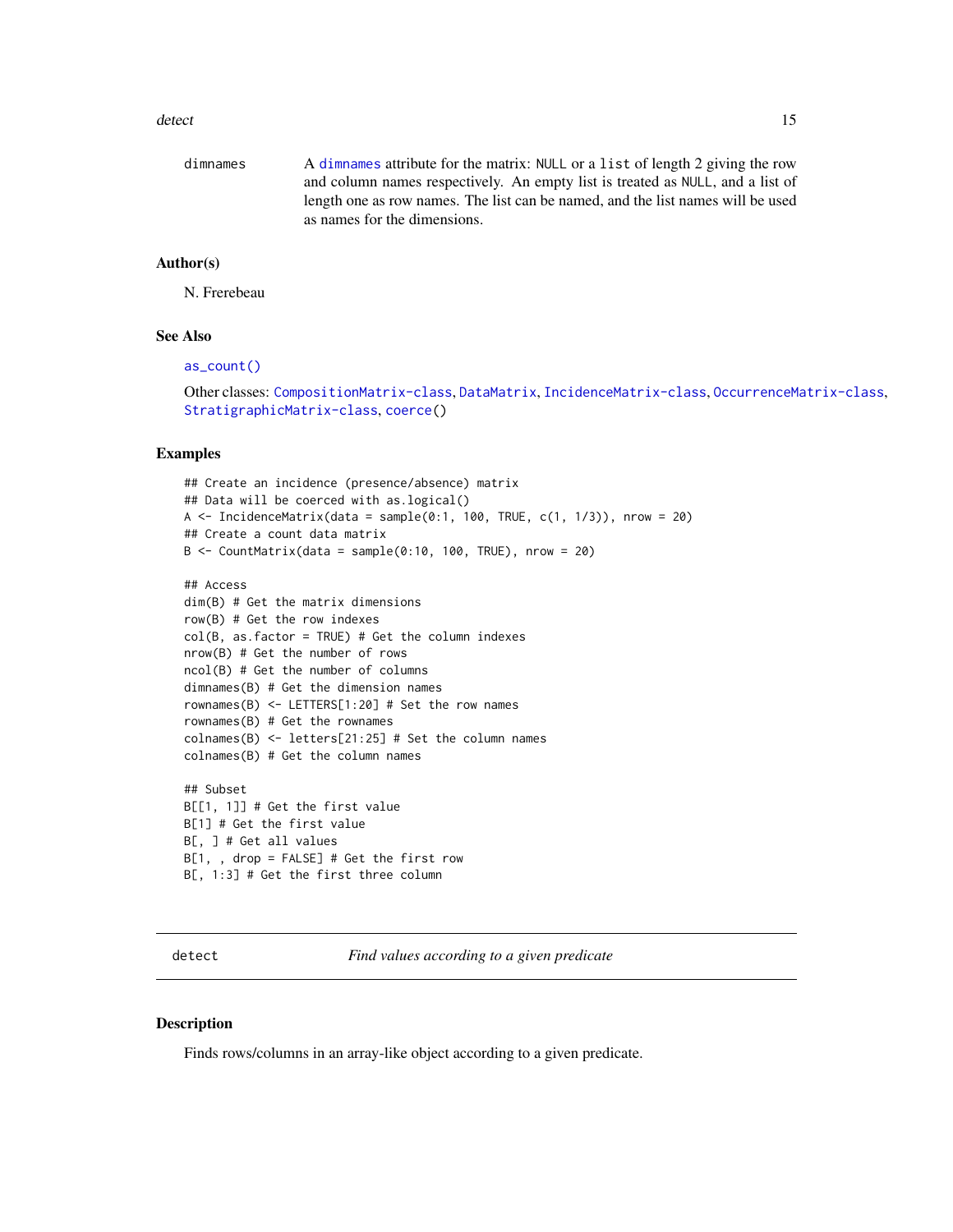16 detect and the detect of the state of the detect of the detect of the detect of the detect of the detect of the detect of the detect of the detect of the detect of the detect of the detect of the detect of the detect of

#### Usage

 $detect(x, f, ...)$ 

## S4 method for signature 'ANY,`function`'  $detect(x, f, margin = 1, negative = FALSE, all = FALSE)$ 

# Arguments

| x        | An object (should be a matrix or a data. frame).                                                                                                                                                                                                |
|----------|-------------------------------------------------------------------------------------------------------------------------------------------------------------------------------------------------------------------------------------------------|
| f        | A predicate function.                                                                                                                                                                                                                           |
| $\cdots$ | Currently not used.                                                                                                                                                                                                                             |
| margin   | A vector giving the subscripts which the function will be applied over (1 indi-<br>cates rows, 2 indicates columns).                                                                                                                            |
| negate   | A logical scalar: should the negation of f be used instead of f?                                                                                                                                                                                |
| all      | A logical scalar. If TRUE, only the rows/columns whose values all meet the<br>condition defined by f are considered. If FALSE (the default), only rows/columns<br>where at least one value validates the condition defined by f are considered. |

# Value

A [logical](#page-0-0) vector.

#### Author(s)

N. Frerebeau

#### See Also

Other data cleaning tools: [assign\(](#page-2-1)), [count\(](#page-12-1)), [remove\(](#page-28-1)), [replace\(](#page-30-1))

```
## Create a count data matrix
X \le matrix(sample(1:10, 25, TRUE), nrow = 5, ncol = 5)
## Add NA
k \leq - sample(1:25, 3, FALSE)
X[k] <- NA
X
## Count missing values in rows
count(X, f = is.na, margin = 1)## Count non-missing values in columns
count(X, f = is.na, margin = 2, negative = TRUE)## Find row with NA
detect(X, f = is.na, margin = 1)## Find column without any NA
detect(X, f = is.na, margin = 2, negative = TRUE, all = TRUE)
```
<span id="page-15-0"></span>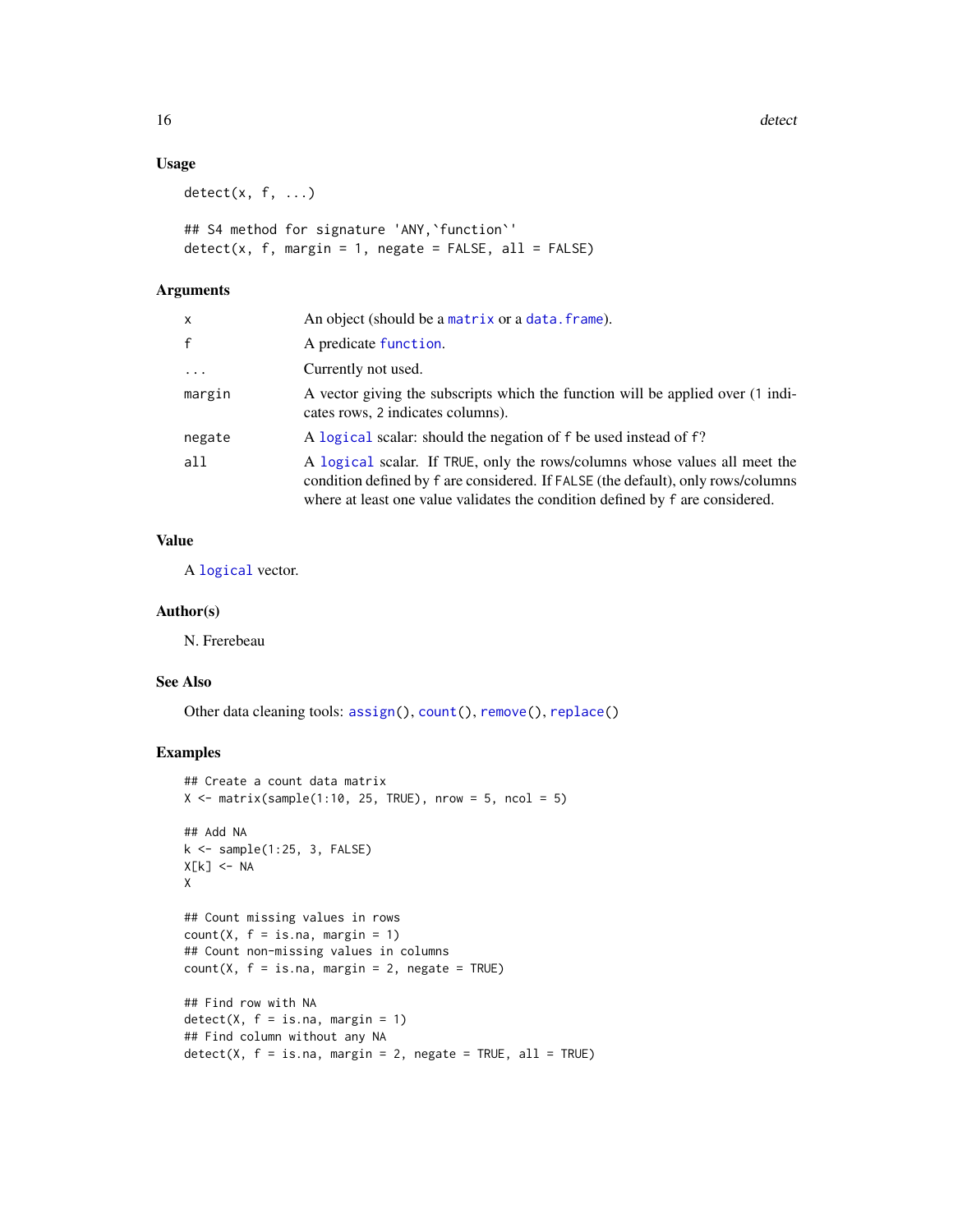```
## Remove row with any NA
compact(X, f = is.na, margin = 1, all = FALSE)## Remove column with any NA
compact(X, f = is.na, margin = 2, all = FALSE)## Replace NA with zeros
replace_MA(X, value = 0)
```
<span id="page-16-1"></span>IncidenceMatrix-class *Incidence Matrix*

#### Description

An S4 class to represent an incidence (presence/absence) matrix.

#### Usage

```
IncidenceMatrix(
 data = FALSE,
 nrow = 1,
 ncol = 1,
 byrow = FALSE,
  dimnames = NULL
)
```
# Arguments

| data     | an optional data vector (including a list or expression vector). Non-atomic<br>classed R objects are coerced by as vector and all attributes discarded.                                                                                                                             |
|----------|-------------------------------------------------------------------------------------------------------------------------------------------------------------------------------------------------------------------------------------------------------------------------------------|
| nrow     | the desired number of rows.                                                                                                                                                                                                                                                         |
| ncol     | the desired number of columns.                                                                                                                                                                                                                                                      |
| byrow    | logical. If FALSE (the default) the matrix is filled by columns, otherwise the<br>matrix is filled by rows.                                                                                                                                                                         |
| dimnames | A dimnames attribute for the matrix: NULL or a list of length 2 giving the row<br>and column names respectively. An empty list is treated as NULL, and a list of<br>length one as row names. The list can be named, and the list names will be used<br>as names for the dimensions. |

#### Author(s)

N. Frerebeau

# See Also

#### [as\\_incidence\(\)](#page-7-1)

Other classes: [CompositionMatrix-class](#page-10-1), [CountMatrix-class](#page-13-1), [DataMatrix](#page-0-0), [OccurrenceMatrix-class](#page-22-1), [StratigraphicMatrix-class](#page-31-1), [coerce\(](#page-7-2))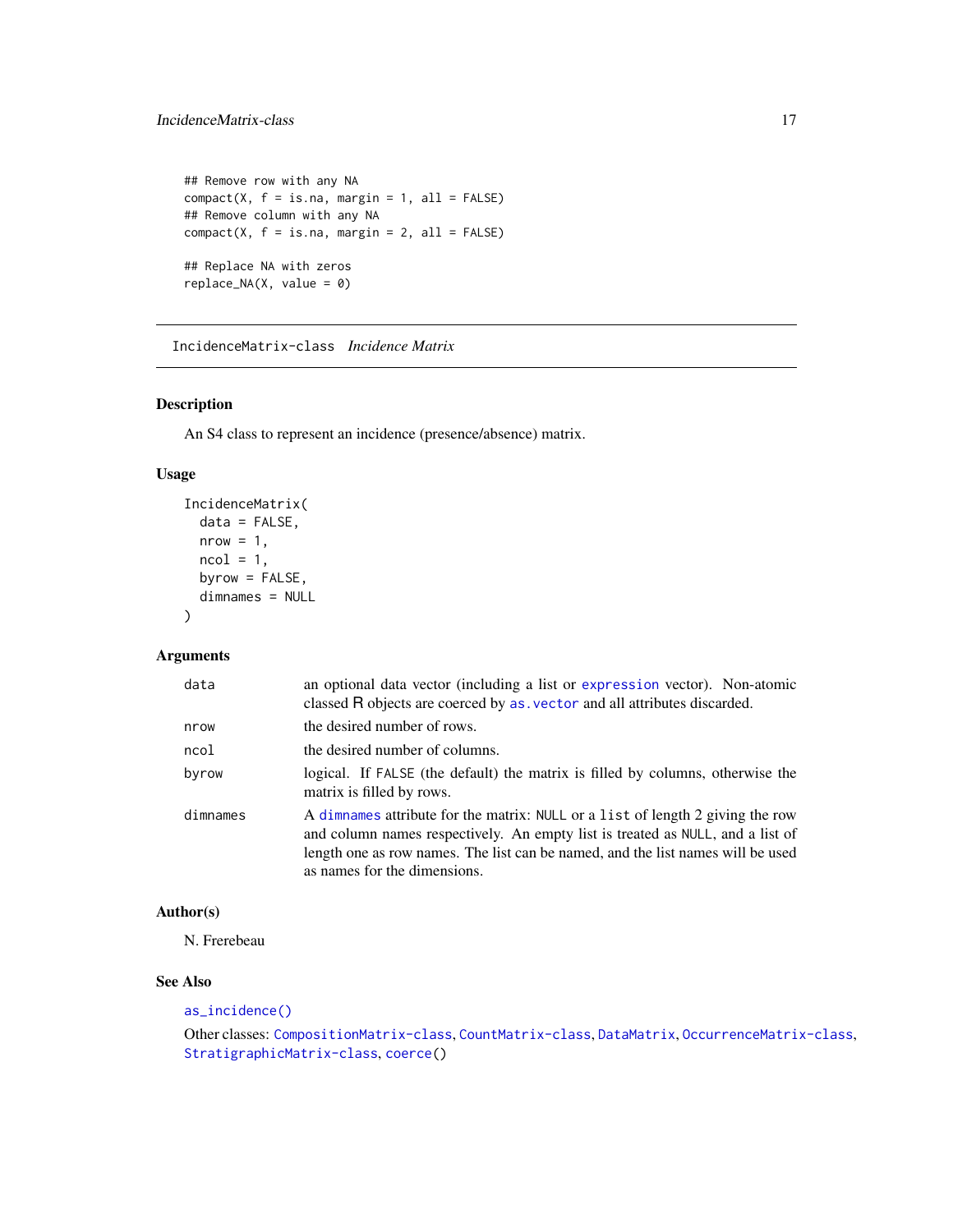#### Examples

```
## Create an incidence (presence/absence) matrix
## Data will be coerced with as.logical()
A \le IncidenceMatrix(data = sample(0:1, 100, TRUE, c(1, 1/3)), nrow = 20)
## Create a count data matrix
B \le CountMatrix(data = sample(0:10, 100, TRUE), nrow = 20)
## Access
dim(B) # Get the matrix dimensions
row(B) # Get the row indexes
col(B, as.factor = TRUE) # Get the column indexes
nrow(B) # Get the number of rows
ncol(B) # Get the number of columns
dimnames(B) # Get the dimension names
rownames(B) \le - LETTERS[1:20] # Set the row names
rownames(B) # Get the rownames
colnames(B) <- letters[21:25] # Set the column names
colnames(B) # Get the column names
## Subset
B[[1, 1]] # Get the first value
B[1] # Get the first value
B[, ] # Get all values
B[1, , drop = FALSE] # Get the first row
B[, 1:3] # Get the first three column
```
<span id="page-17-1"></span>jackknife *Jackknife Estimation*

#### Description

Jackknife Estimation

#### Usage

```
jackknife(object, ...)
```

```
## S4 method for signature 'numeric'
jackknife(object, do, ...)
```
#### Arguments

| object               | A numeric vector.                                                                  |
|----------------------|------------------------------------------------------------------------------------|
| $\ddot{\phantom{0}}$ | Extra arguments passed to do.                                                      |
| do                   | A function that takes object as an argument and returns a single numeric<br>value. |

<span id="page-17-0"></span>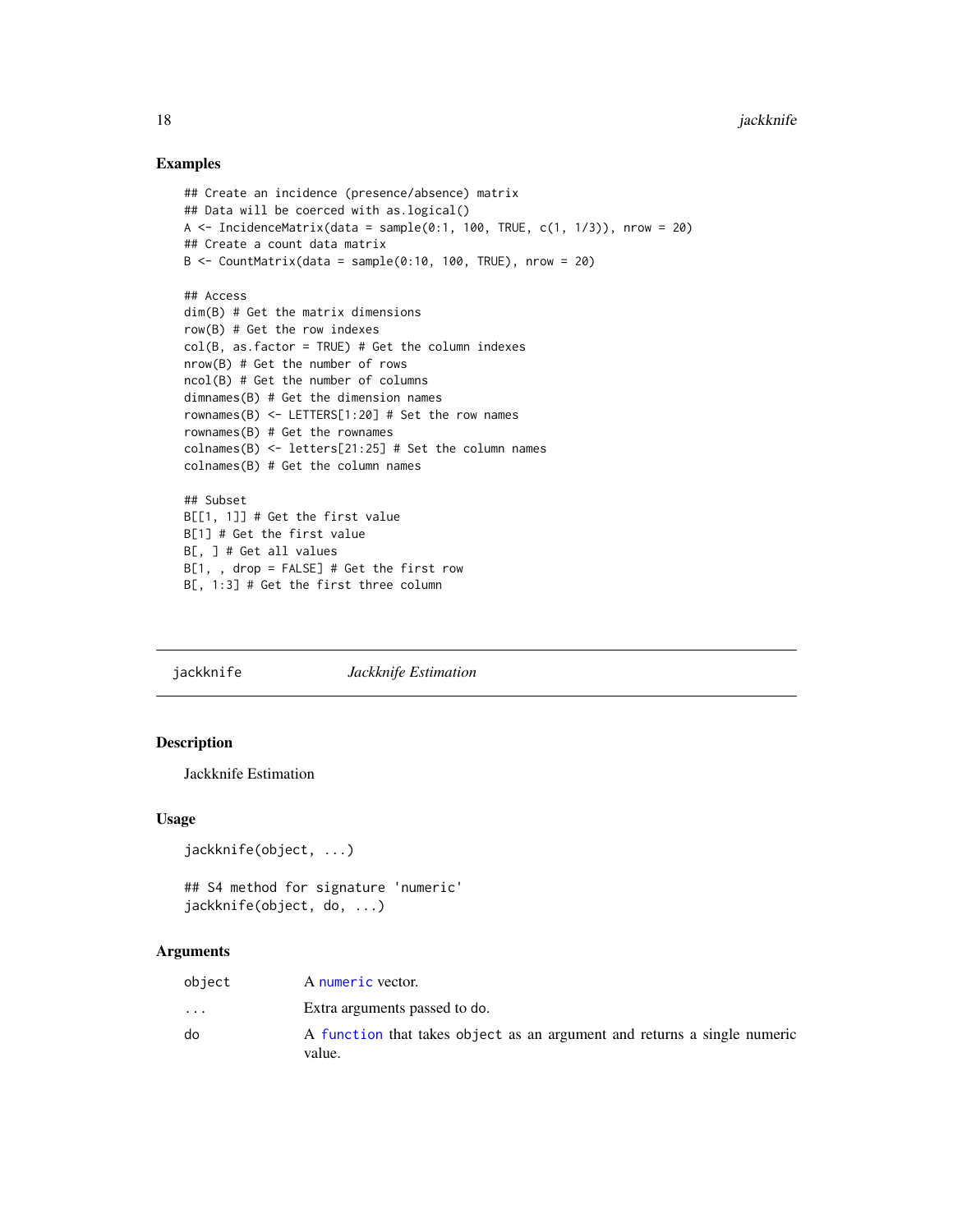#### <span id="page-18-0"></span>mutators and the contract of the contract of the contract of the contract of the contract of the contract of the contract of the contract of the contract of the contract of the contract of the contract of the contract of t

# Value

Returns a named numeric vector with the following elements:

mean The jackknife estimate of mean of do.

bias The jackknife estimate of bias of do.

error he jackknife estimate of standard error of do.

# Author(s)

N. Frerebeau

# See Also

Other resampling methods: [confidence\(](#page-11-1))

# Examples

```
## Jackknife
x < - rnorm(20)
jackknife(x, do = mean) # Sample mean
```
<span id="page-18-1"></span>mutators *Get or Set Parts of an Object*

#### Description

Getters and setters to retrieve or set parts of an object.

#### Usage

```
has_groups(x)
get_groups(x)
set_groups(x) <- value
get_samples(x)
set_samples(x) <- value
has_dates(x)
get_dates(x)
set_dates(x) <- value
has_terminus(x)
```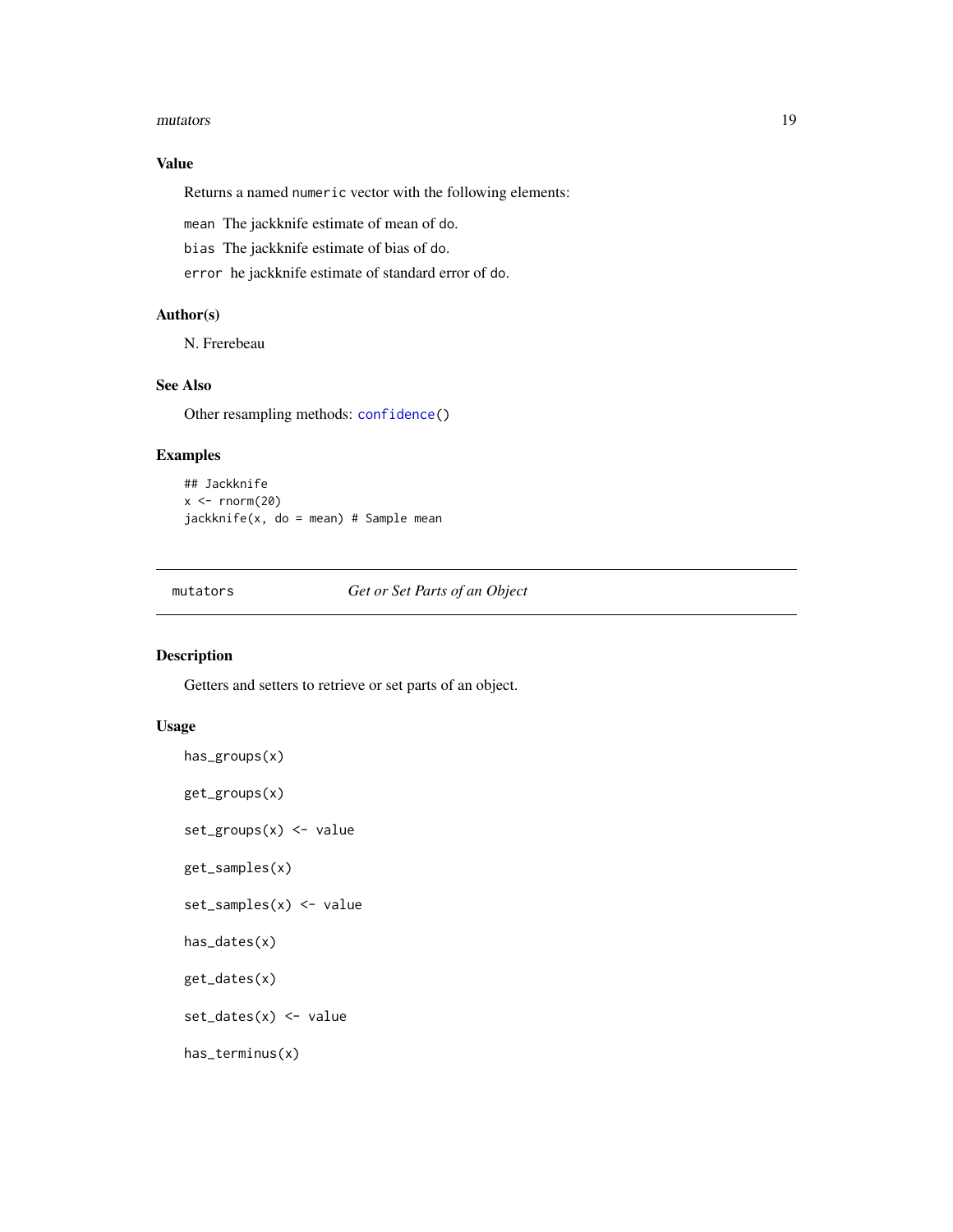#### 20 mutators and the contract of the contract of the contract of the contract of the contract of the contract of the contract of the contract of the contract of the contract of the contract of the contract of the contract o

```
get_terminus(x)
set_terminus(x) <- value
get_tpq(x)
set\_tpq(x) \leftarrow valueget_taq(x)
set\_tag(x) \leftarrow valueget_totals(x)
set_totals(x) <- value
## S4 method for signature 'AbundanceMatrix'
has_groups(x)
## S4 method for signature 'AbundanceMatrix'
get_groups(x)
## S4 method for signature 'AbundanceMatrix'
get_samples(x)
## S4 method for signature 'AbundanceMatrix'
has_dates(x)
## S4 method for signature 'AbundanceMatrix'
get_dates(x)
## S4 method for signature 'AbundanceMatrix'
has_terminus(x)
## S4 method for signature 'AbundanceMatrix'
get_terminus(x)
## S4 method for signature 'AbundanceMatrix'
get_tpq(x)
## S4 method for signature 'AbundanceMatrix'
get_taq(x)
## S4 method for signature 'AbundanceMatrix'
get_totals(x)
```
## S4 method for signature 'OccurrenceMatrix'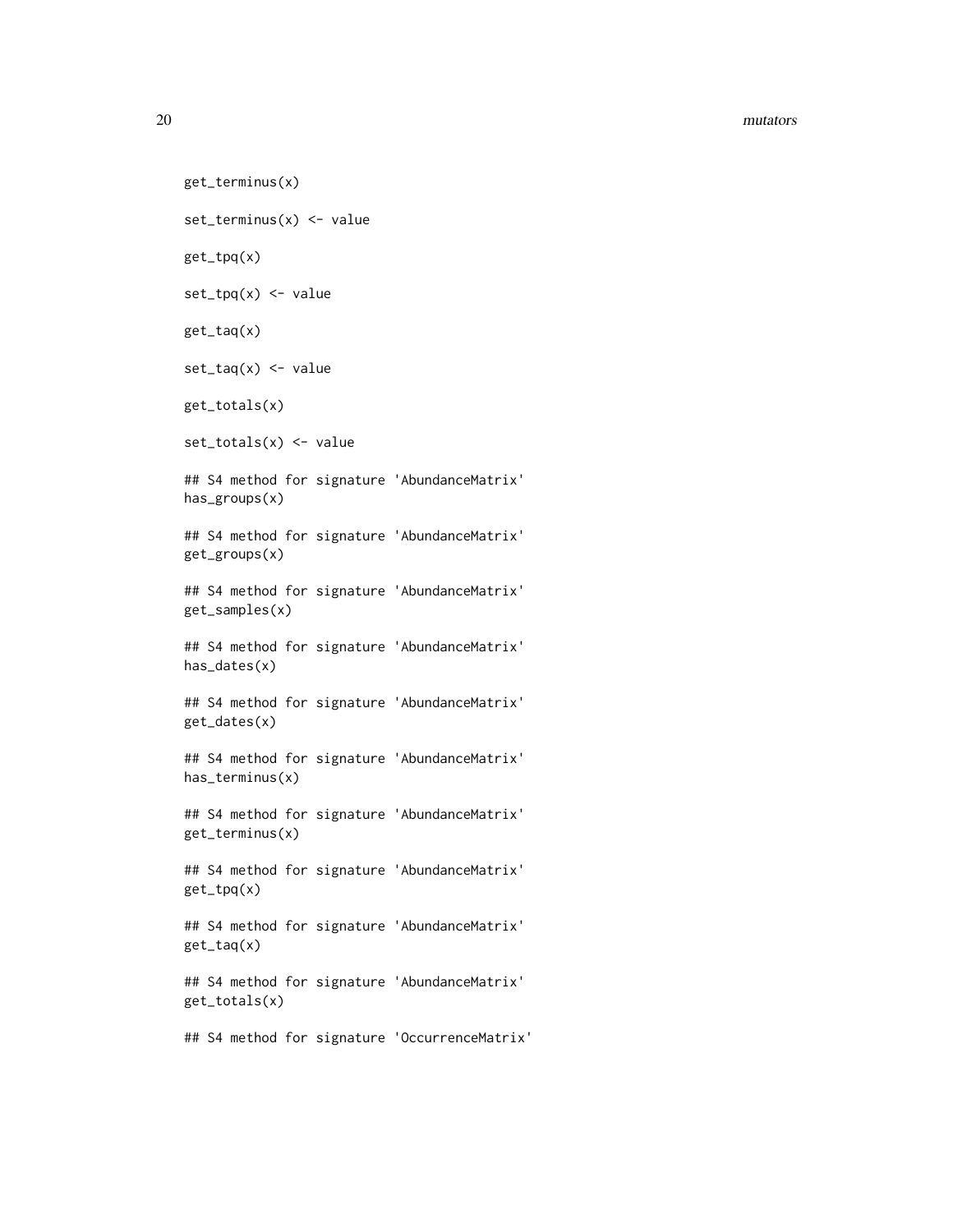#### <span id="page-20-0"></span>mutators 21

```
get_totals(x)
## S4 replacement method for signature 'AbundanceMatrix'
set_groups(x) <- value
## S4 replacement method for signature 'AbundanceMatrix'
set_samples(x) <- value
## S4 replacement method for signature 'AbundanceMatrix, `NULL`'
set_dates(x) <- value
## S4 replacement method for signature 'AbundanceMatrix,numeric'
set_dates(x) <- value
## S4 replacement method for signature 'AbundanceMatrix, `NULL`'
set_terminus(x) <- value
## S4 replacement method for signature 'AbundanceMatrix,list'
set_tterminus(x) <- value
## S4 replacement method for signature 'AbundanceMatrix, `NULL`'
set_{top}(x) \leq value## S4 replacement method for signature 'AbundanceMatrix,numeric'
set\_tpq(x) \leq -value## S4 replacement method for signature 'AbundanceMatrix,`NULL`'
set\_tag(x) \leftarrow value## S4 replacement method for signature 'AbundanceMatrix,numeric'
set\_tag(x) < - value
## S4 replacement method for signature 'AbundanceMatrix'
set_totals(x) <- value
```
#### Arguments

|       | An object from which to get or set element(s) (typically an AbundanceMatrix<br>object). |
|-------|-----------------------------------------------------------------------------------------|
| value | A possible value for the element(s) of x.                                               |

#### Details

- $get_s$  samples(x) and get\_samples(x) <- value Get or set the sample names of x.
- $get\_groups(x)$  and  $set\_groups(x) \leftarrow value$  Get or set the groups of x.
- $get\_dates(x)$  and  $set\_dates(x)$  <- value Get or set the dates of x.
- $get_terminus(x)$  and  $set_terminus(x) < -$  value Get or set the chronology of x. value must be a [list](#page-0-0) with components tpq (TPQ - *terminus post quem*) and taq (TAQ - *terminus ante*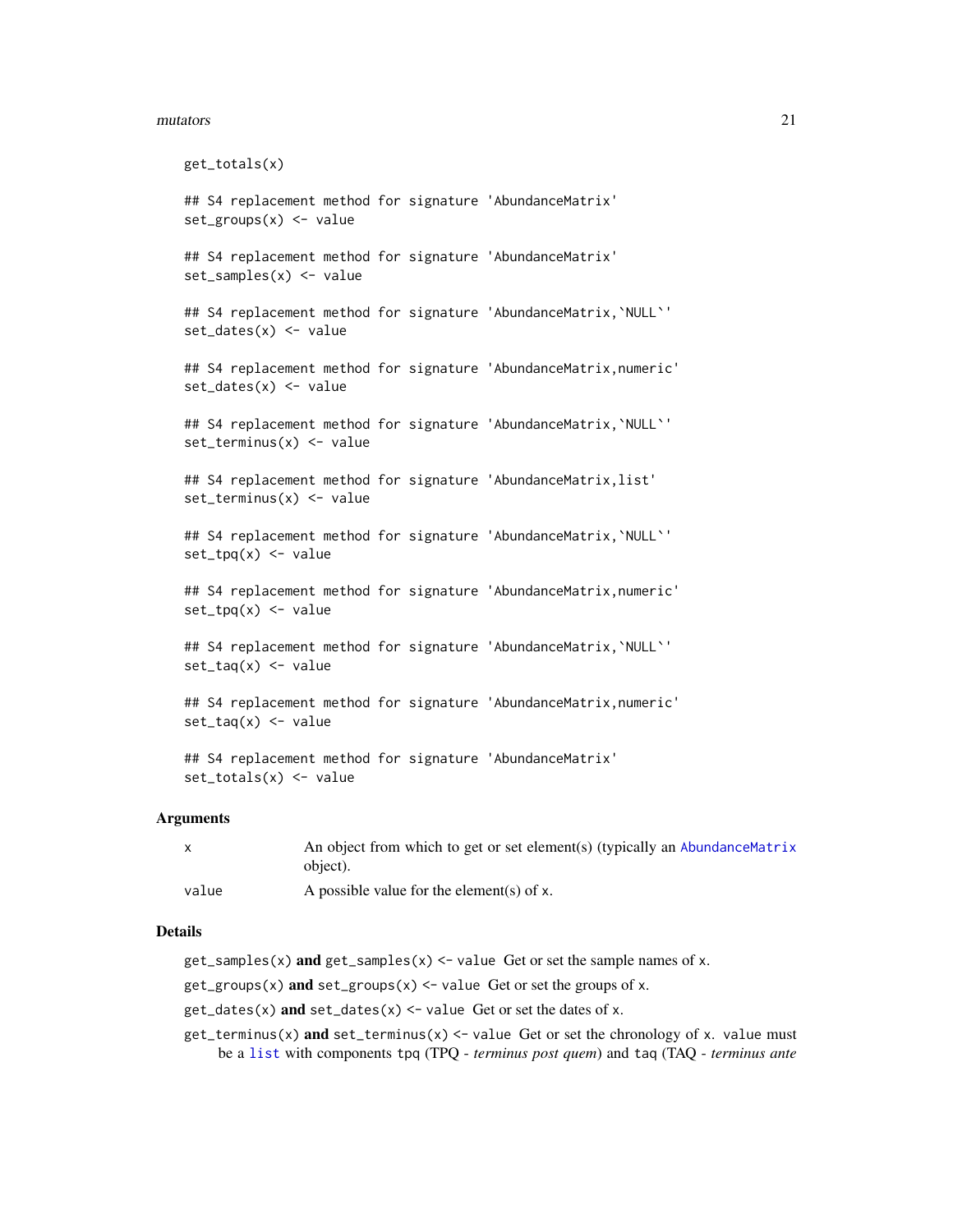#### <span id="page-21-0"></span>22 mutators and the contract of the contract of the contract of the contract of the contract of the contract of the contract of the contract of the contract of the contract of the contract of the contract of the contract o

*quem*).

```
get_tpg(x) and set_ttpq(x) <- value, get_taq(x) and set_ttag(x) <- value Get or set the TPQ/TAQ
    of x.
```
#### Value

- set\_ $\star$ () returns an object of the same sort as x with the new values assigned.
- $get_{\mathbf{r}}($  returns the part of x.
- has\_\*() returns a [logical](#page-0-0) scalar.

#### **Chronology**

The way chronological information is handled is somewhat opinionated. Sub-annual precision is overkill/meaningless in most situations: dates are assumed to be expressed in years CE and are stored as integers (values are coerced with as.integer() and hence truncated towards zero).

#### Author(s)

N. Frerebeau

#### See Also

Other mutators: [subset\(](#page-32-1)), [summary\(](#page-34-1))

```
## Create a data.frame
X \le matrix(data = sample(0:10, 50, TRUE), nrow = 10, ncol = 5)
Y <- as.data.frame(X)
## Coerce to a count matrix
Z \leftarrow as_{count}(Y)## Set/get groups
set\_samples(Z) \leq rep(c("a", "b", "c", "d", "e"), each = 2)get_samples(Z)
## Set/get groups
set_groups(Z) <- rep(c("A", "B"), each = 5)get_groups(Z)
## Get/get TPQ/TAQ
chrono <- list(
  tpq = sample(1301:1400, 10, replace = TRUE),
  taq = sample(1451:1500, 10, replace = TRUE)
)
set_terminus(Z) <- chrono
get_terminus(Z)
## Collection of features
as_features(Z)
```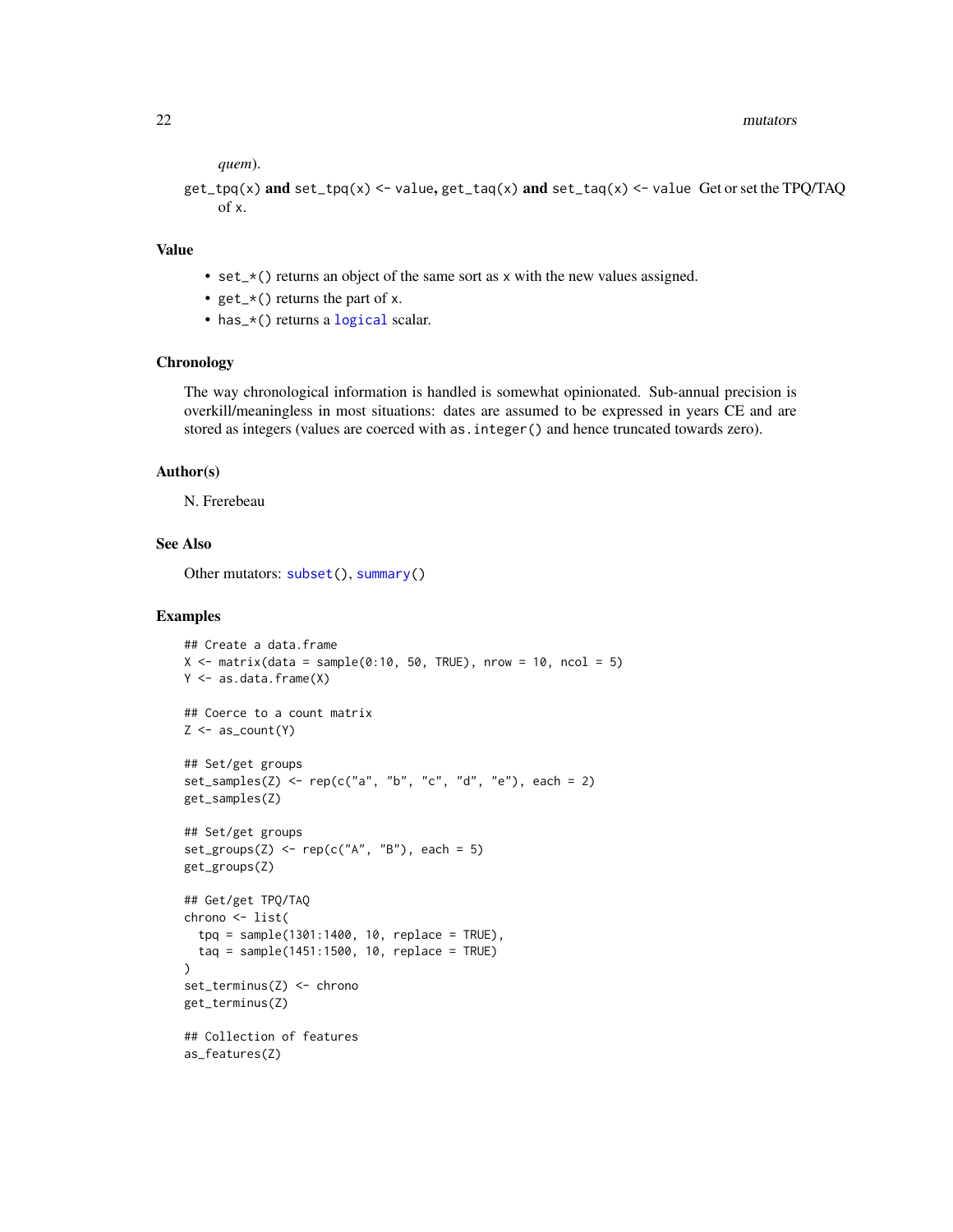# <span id="page-22-0"></span>OccurrenceMatrix-class 23

## Summarize data summary(Z)

<span id="page-22-1"></span>OccurrenceMatrix-class

*Co-Occurrence Matrix*

#### Description

An S4 class to represent a co-occurrence matrix.

# **Details**

A co-occurrence matrix is a symmetric matrix with zeros on its main diagonal, which works out how many times each pairs of taxa/types occur together in at least one sample.

# **Slots**

total An [integer](#page-0-0) giving the total number of observations.

#### Author(s)

N. Frerebeau

#### See Also

[as\\_occurrence\(\)](#page-7-1)

```
CompositionMatrix-classCountMatrix-classDataMatrixIncidenceMatrix-class,
StratigraphicMatrix-class, coerce()
```

```
## Create an incidence (presence/absence) matrix
## Data will be coerced with as.logical()
A \le IncidenceMatrix(data = sample(0:1, 100, TRUE, c(1, 1/3)), nrow = 20)
## Create a count data matrix
B \le CountMatrix(data = sample(0:10, 100, TRUE), nrow = 20)
## Access
dim(B) # Get the matrix dimensions
```

```
row(B) # Get the row indexes
col(B, as.factor = TRUE) # Get the column indexes
nrow(B) # Get the number of rows
ncol(B) # Get the number of columns
dimnames(B) # Get the dimension names
rownames(B) <- LETTERS[1:20] # Set the row names
rownames(B) # Get the rownames
colnames(B) <- letters[21:25] # Set the column names
```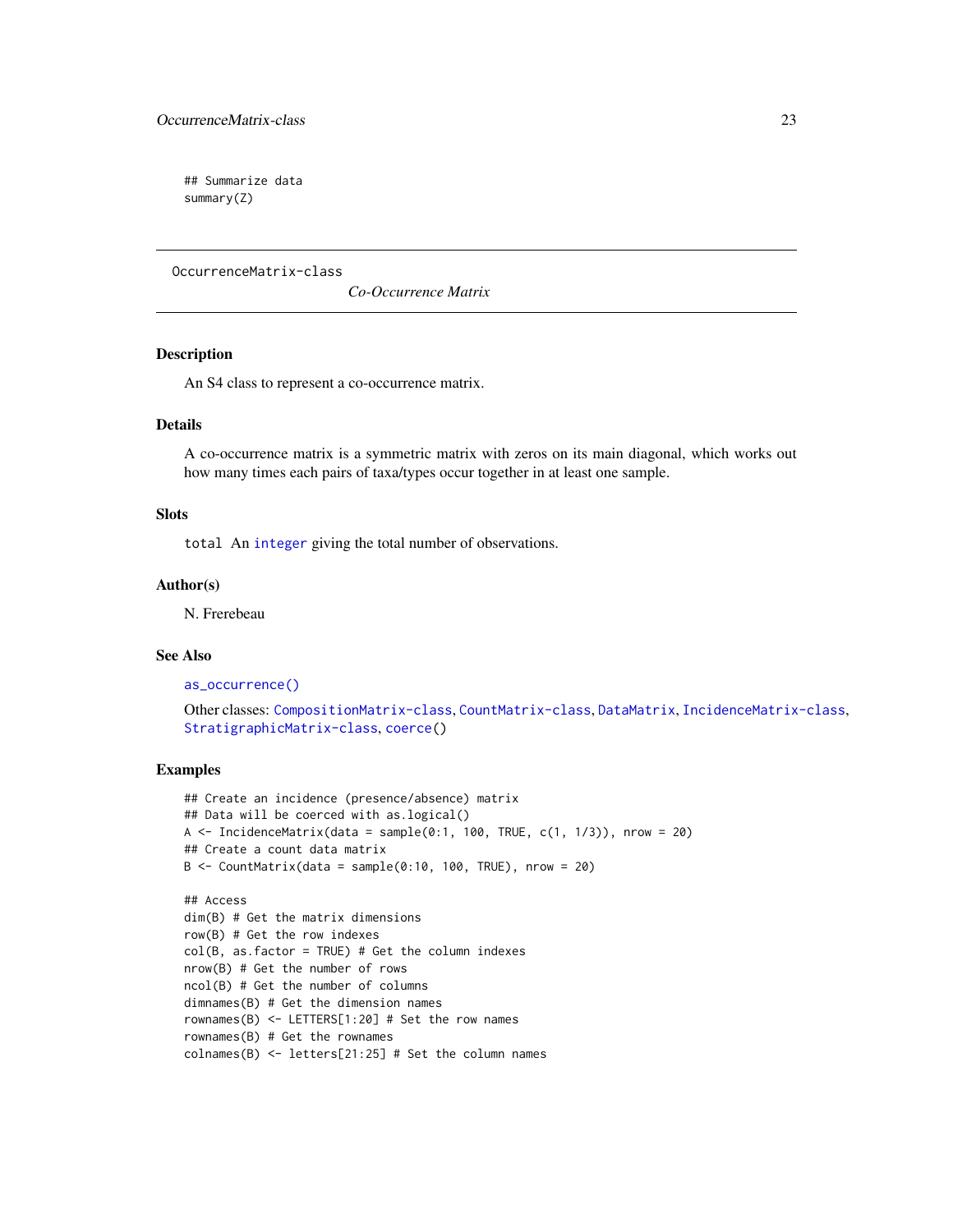```
colnames(B) # Get the column names
## Subset
B[[1, 1]] # Get the first value
B[1] # Get the first value
B[, ] # Get all values
B[1, , drop = FALSE] # Get the first row
B[, 1:3] # Get the first three column
```
<span id="page-23-2"></span>predicate-matrix *Matrix Predicates*

#### Description

- is\_square() checks if a matrix is square.
- is\_symmetric() checks if a matrix is symmetric.

#### Usage

is\_square(x)

```
is_symmetric(x)
```
#### Arguments

x A [matrix](#page-0-0) to be tested.

#### Value

A [logical](#page-0-0) scalar.

# See Also

Other predicates: [predicate-graph](#page-0-0), [predicate-numeric](#page-23-1), [predicate-scalar](#page-24-1), [predicate-trend](#page-25-1), [predicate-type](#page-26-1), [predicate-utils](#page-27-1)

<span id="page-23-1"></span>predicate-numeric *Numeric Predicates*

# Description

Check numeric objects:

- is\_zero() checks if an object contains only zeros.
- is\_odd() and is\_even() check if a number is odd or even, respectively.
- is\_positive() and is\_negative check if an object contains only (strictly) positive or negative numbers.
- is\_whole() checks if an object only contains whole numbers.

<span id="page-23-0"></span>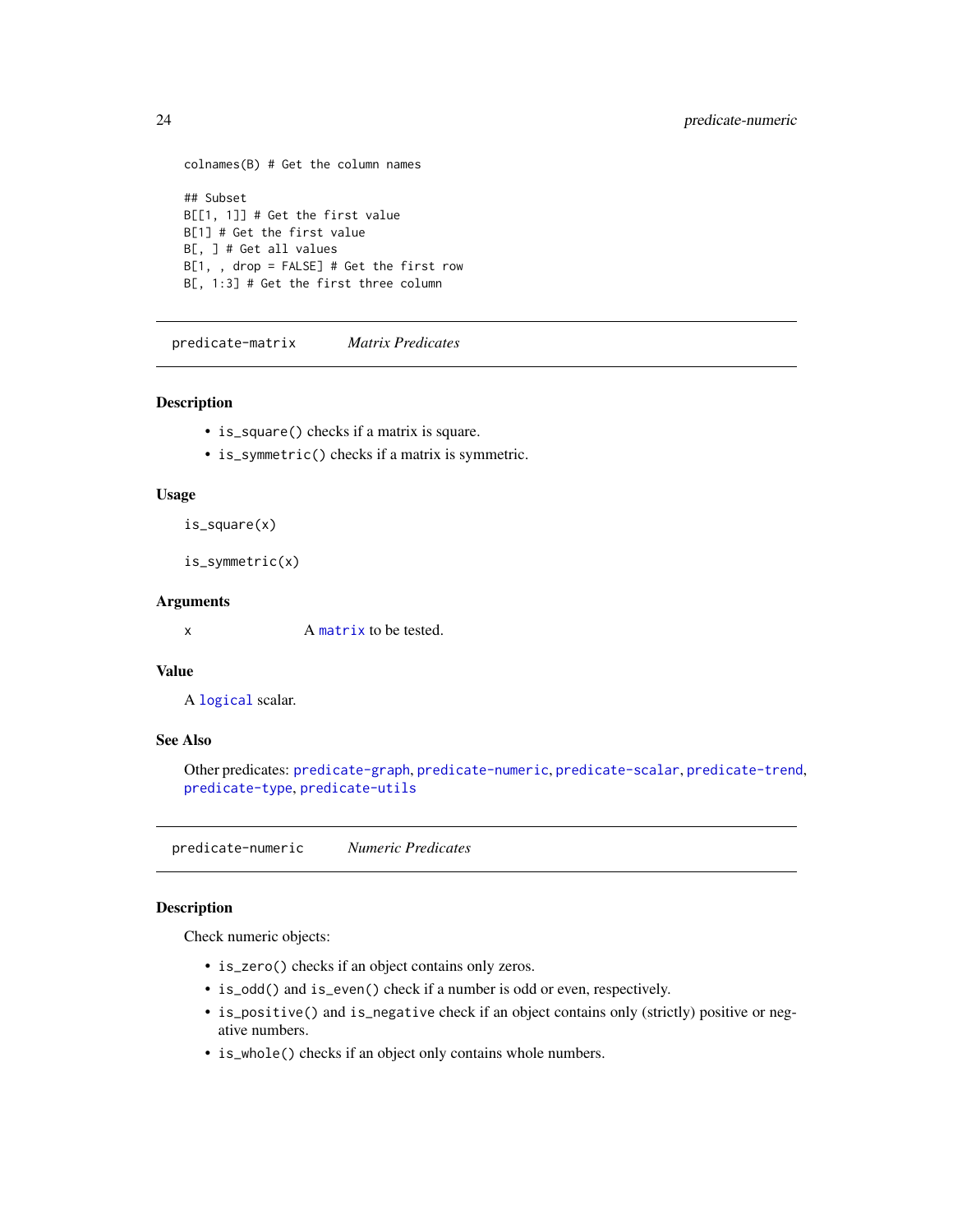<span id="page-24-0"></span>predicate-scalar 25

#### Usage

```
is\_zero(x, na.rm = FALSE)is\_odd(x, na.rm = FALSE)is\_even(x, na.rm = FALSE)is_positive(x, strict = FALSE, na.rm = FALSE)
is_negative(x, strict = FALSE, na.rm = FALSE)
is_whole(x, na.rm = FALSE, tolerance = .Machine$double.eps^0.5)
```
# Arguments

| A numeric object to be tested.                                      |
|---------------------------------------------------------------------|
| A logical scalar: should missing values (including NaN) be omitted? |
| A logical scalar: should strict inequality be used?                 |
| A numeric scalar giving the tolerance to check within.              |
|                                                                     |

# Value

A [logical](#page-0-0) vector.

# See Also

Other predicates: [predicate-graph](#page-0-0), [predicate-matrix](#page-23-2), [predicate-scalar](#page-24-1), [predicate-trend](#page-25-1), [predicate-type](#page-26-1), [predicate-utils](#page-27-1)

<span id="page-24-1"></span>predicate-scalar *Scalar Type Predicates*

#### Description

Scalar Type Predicates

# Usage

is\_scalar\_list(x)

is\_scalar\_atomic(x)

is\_scalar\_vector(x)

is\_scalar\_numeric(x)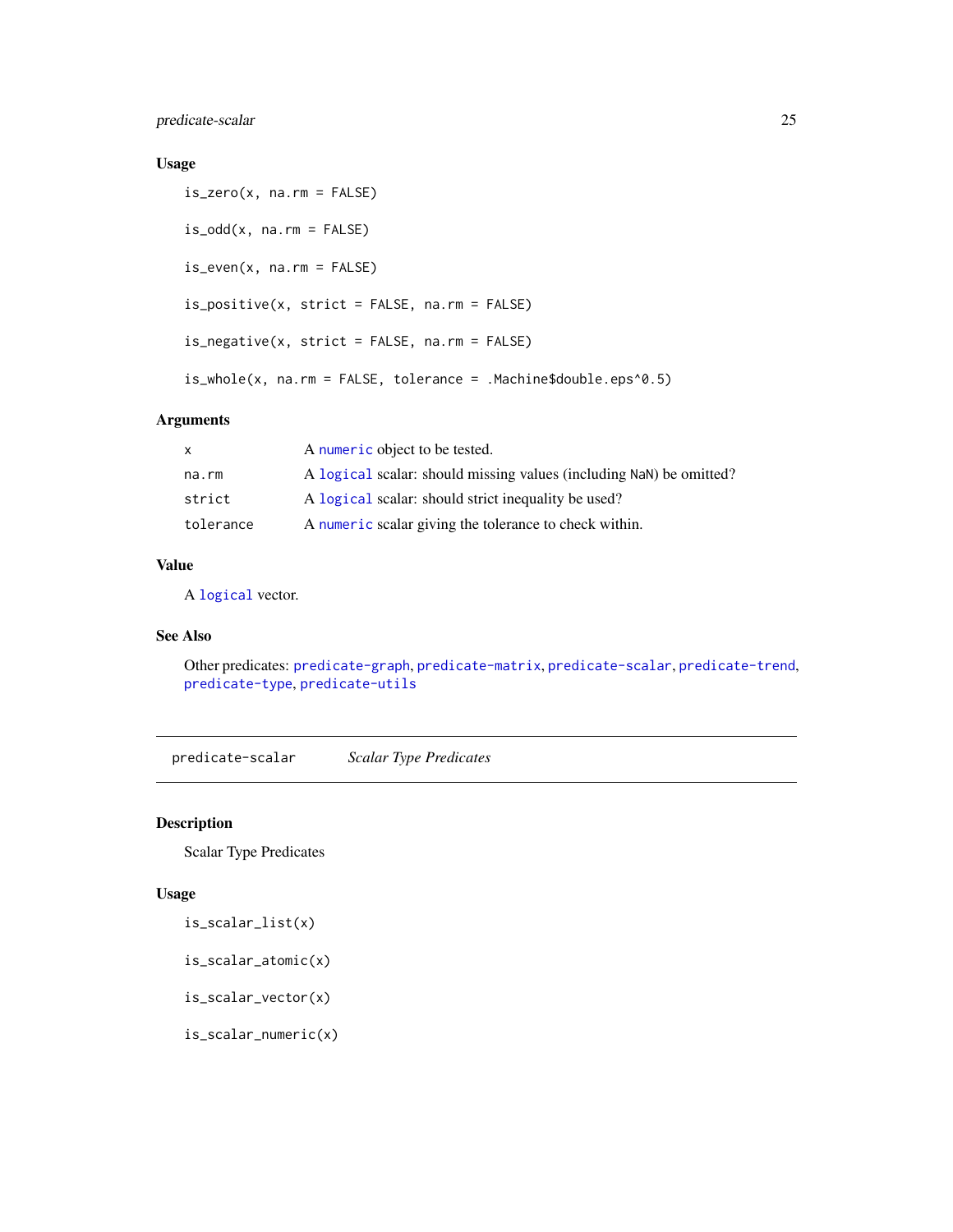```
is_scalar_integer(x)
```
is\_scalar\_double(x)

is\_scalar\_character(x)

is\_scalar\_logical(x)

#### Arguments

x An object to be tested.

# Value

A [logical](#page-0-0) scalar.

#### See Also

Other predicates: [predicate-graph](#page-0-0), [predicate-matrix](#page-23-2), [predicate-numeric](#page-23-1), [predicate-trend](#page-25-1), [predicate-type](#page-26-1), [predicate-utils](#page-27-1)

<span id="page-25-1"></span>predicate-trend *Numeric Trend Predicates*

#### Description

Check numeric objects:

- is\_constant() checks for equality among all elements of a vector.
- is\_increasing() and is\_decreasing() check if a sequence of numbers is monotonically increasing or decreasing, respectively.

# Usage

```
is_constant(x, tolerance = .Machine$double.eps^0.5, na.rm = FALSE)
is_increasing(x, na.rm = FALSE)
is_decreasing(x, na.rm = FALSE)
is_greater(x, y, strict = FALSE, na.rm = FALSE)
```

```
is_lower(x, y, strict = FALSE, na.rm = FALSE)
```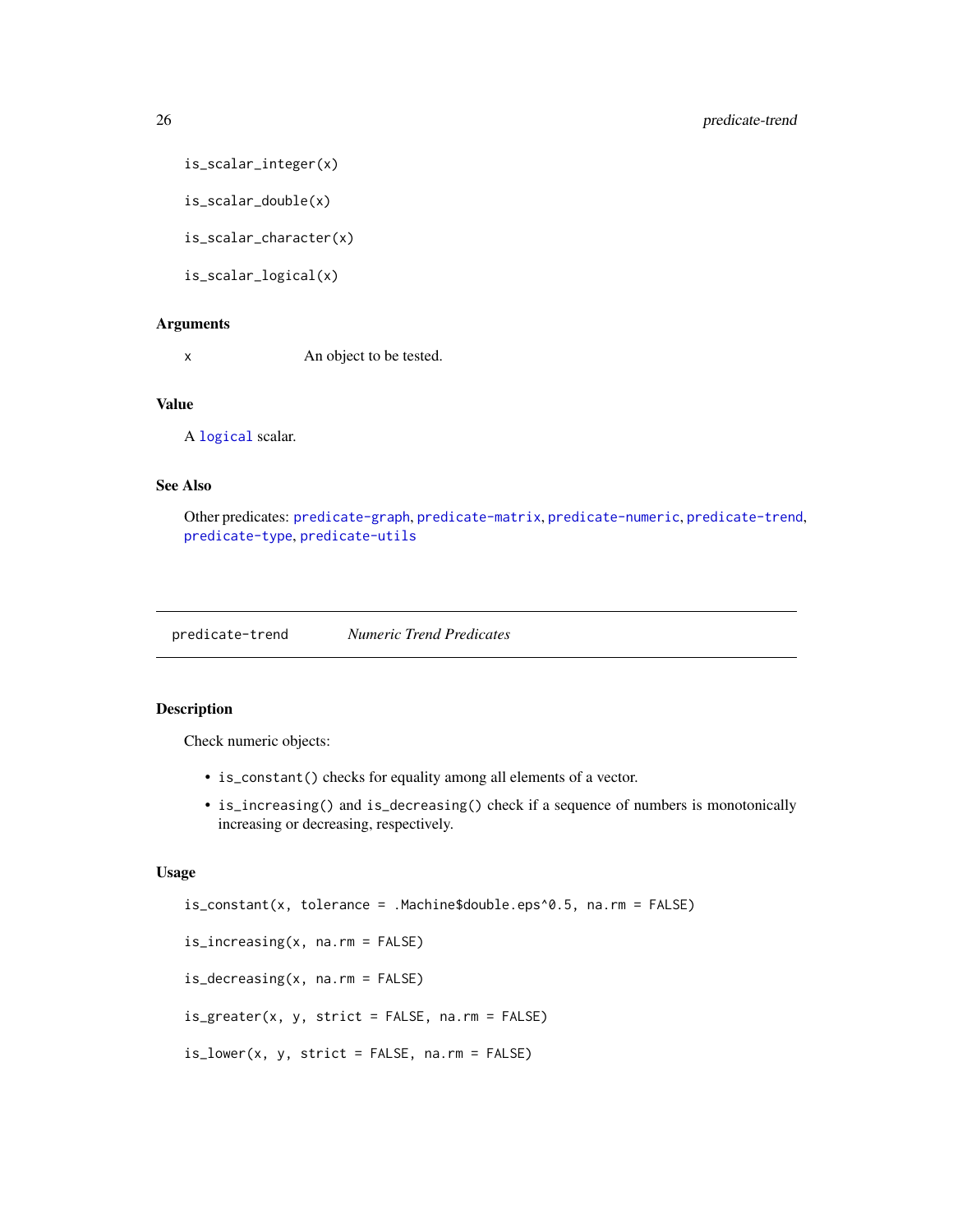# <span id="page-26-0"></span>predicate-type 27

# Arguments

| x, y      | A numeric object to be tested.                                      |
|-----------|---------------------------------------------------------------------|
| tolerance | A numeric scalar giving the tolerance to check within.              |
| na.rm     | A logical scalar: should missing values (including NaN) be omitted? |
| strict    | A logical scalar: should strict inequality be used?                 |

# Value

A [logical](#page-0-0) scalar.

# See Also

Other predicates: [predicate-graph](#page-0-0), [predicate-matrix](#page-23-2), [predicate-numeric](#page-23-1), [predicate-scalar](#page-24-1), [predicate-type](#page-26-1), [predicate-utils](#page-27-1)

<span id="page-26-1"></span>predicate-type *Type Predicates*

# Description

Type Predicates

# Usage

is\_list(x)

is\_atomic(x)

is\_vector(x)

is\_numeric(x)

is\_integer(x)

is\_double(x)

is\_character(x)

is\_logical(x)

is\_error(x)

is\_warning(x)

is\_message(x)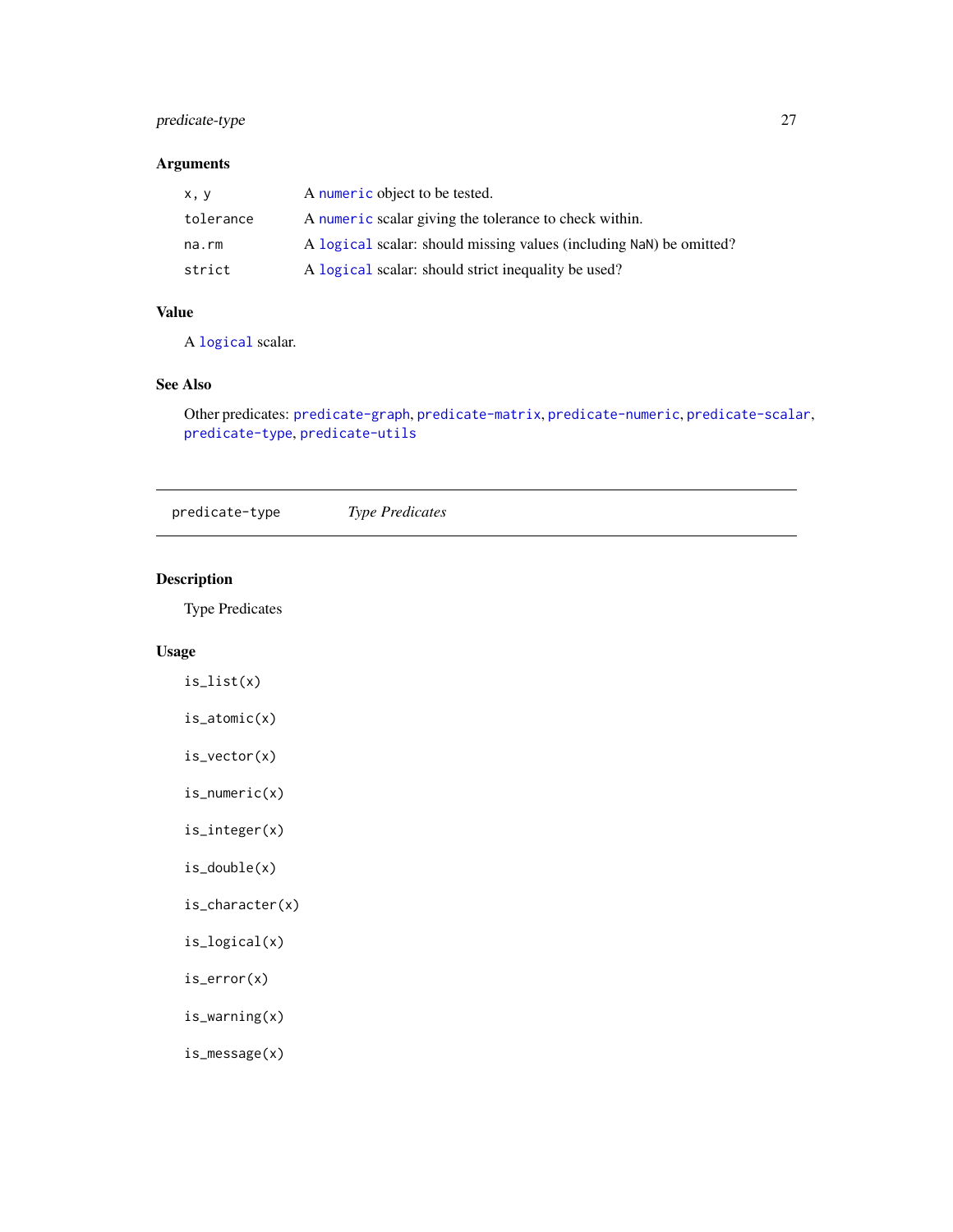#### Arguments

x An object to be tested.

# Value

A [logical](#page-0-0) scalar.

# See Also

Other predicates: [predicate-graph](#page-0-0), [predicate-matrix](#page-23-2), [predicate-numeric](#page-23-1), [predicate-scalar](#page-24-1), [predicate-trend](#page-25-1), [predicate-utils](#page-27-1)

<span id="page-27-1"></span>predicate-utils *Utility Predicates*

# Description

- is\_empty() checks is an object is empty (any zero-length dimensions).
- has\_length() checks how long is an object.
- has\_names() checks if an object is named.
- has\_duplicates() checks if an object has duplicated elements.
- has\_missing() and has\_infinite() check if an object contains missing or infinite values.

#### Usage

has\_length(x, n = NULL)

```
has_names(x, names = NULL)
```
has\_duplicates(x)

has\_missing(x)

has\_infinite(x)

is\_empty(x)

#### Arguments

| $\mathsf{x}$ | A vector to be tested.                                                                                                                               |
|--------------|------------------------------------------------------------------------------------------------------------------------------------------------------|
| n.           | A length-one numeric vector specifying the length to test x with. If NULL, re-<br>turns TRUE if x has length greater than zero, and FALSE otherwise. |
| names        | A character vector specifying the names to test x with. If NULL, returns TRUE<br>if x has names, and FALSE otherwise.                                |

<span id="page-27-0"></span>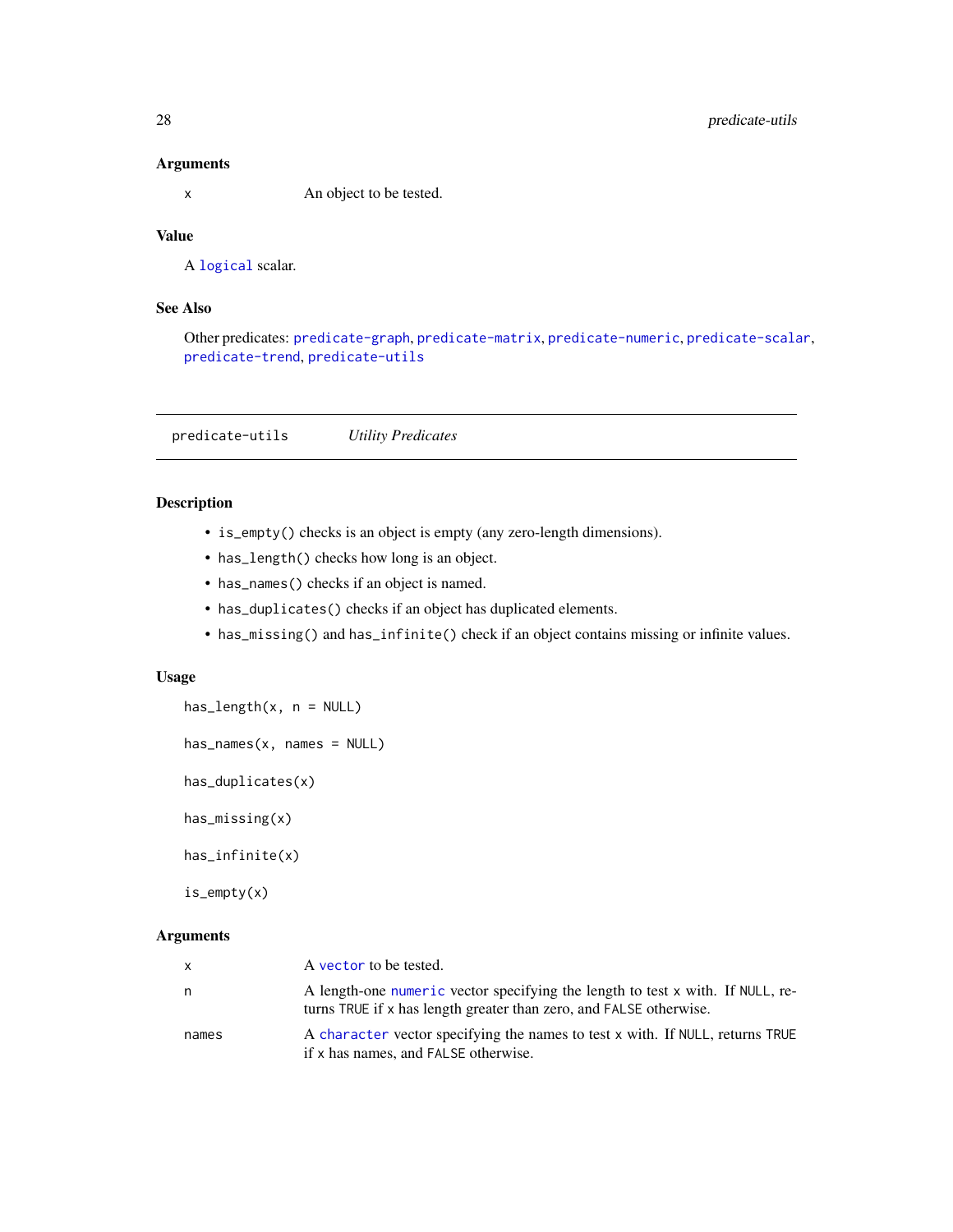#### <span id="page-28-0"></span>remove 29

# Value

A [logical](#page-0-0) scalar.

# See Also

Other predicates: [predicate-graph](#page-0-0), [predicate-matrix](#page-23-2), [predicate-numeric](#page-23-1), [predicate-scalar](#page-24-1), [predicate-trend](#page-25-1), [predicate-type](#page-26-1)

<span id="page-28-1"></span>remove *Remove values according to a given predicate*

# Description

Removes rows/columns in an array-like object according to a given predicate.

#### Usage

```
compact(x, f, \ldots)remove_NA(x, \ldots)remove_Inf(x, ...)
remove_zero(x, ...)
remove_empty(x, ...)
## S4 method for signature 'ANY,`function`'
compact(x, f, margin = 1, negative = FALSE, all = FALSE)## S4 method for signature 'ANY'
remove_NA(x, margin = 1, all = FALSE)## S4 method for signature 'ANY'
remove_Inf(x, margin = 1, all = FALSE)## S4 method for signature 'ANY'
remove\_zero(x, margin = 1, all = FALSE)## S4 method for signature 'ANY'
remove-empty(x, margin = 1)
```
#### Arguments

| An object (should be a matrix or a data. frame). |
|--------------------------------------------------|
| A predicate function.                            |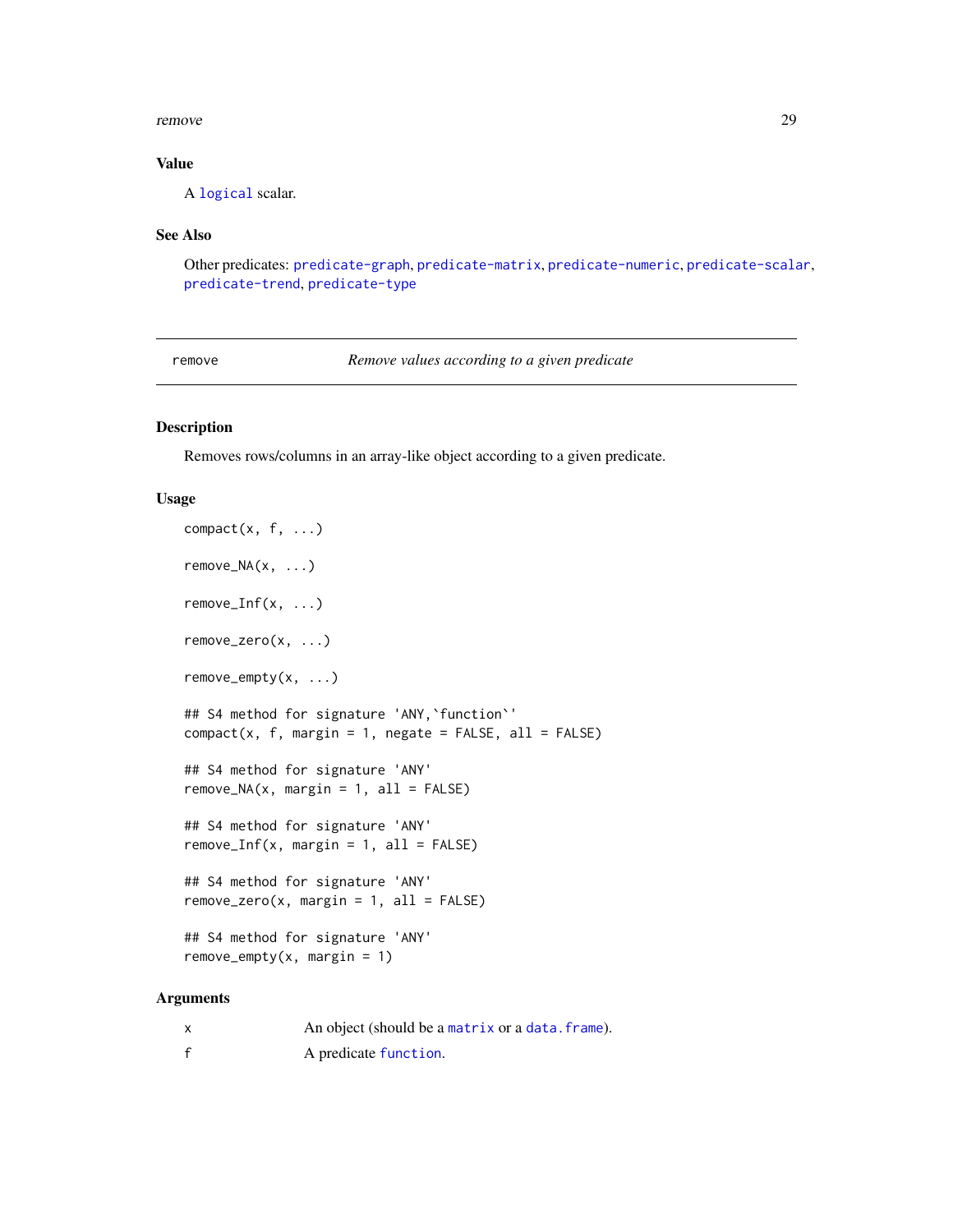<span id="page-29-0"></span>

| $\cdots$ | Currently not used.                                                                                                                                                                                                                             |
|----------|-------------------------------------------------------------------------------------------------------------------------------------------------------------------------------------------------------------------------------------------------|
| margin   | A vector giving the subscripts which the function will be applied over (1 indi-<br>cates rows, 2 indicates columns).                                                                                                                            |
| negate   | A logical scalar: should the negation of f be used instead of f?                                                                                                                                                                                |
| all      | A logical scalar. If TRUE, only the rows/columns whose values all meet the<br>condition defined by f are considered. If FALSE (the default), only rows/columns<br>where at least one value validates the condition defined by f are considered. |

#### Details

- remove\_NA() remove rows/columns that contain [missing values.](#page-0-0)
- remove\_Inf() remove rows/columns that contain [infinite values.](#page-0-0)
- remove\_zero() remove rows/columns that contain zero.
- remove\_empty() is a special case that remove empty rows/columns. A row/column is empty if it contains only NA, zeros (if of type numeric) or zero length character strings (if of type character).

#### Author(s)

N. Frerebeau

#### See Also

Other data cleaning tools: [assign\(](#page-2-1)), [count\(](#page-12-1)), [detect\(](#page-14-1)), [replace\(](#page-30-1))

```
## Create a count data matrix
X \le matrix(sample(1:10, 25, TRUE), nrow = 5, ncol = 5)
## Add NA
k \leq - sample(1:25, 3, FALSE)
X[k] <- NA
X
## Count missing values in rows
count(X, f = is.na, margin = 1)## Count non-missing values in columns
count(X, f = is.na, margin = 2, negative = TRUE)## Find row with NA
detect(X, f = is.na, margin = 1)## Find column without any NA
detect(X, f = is.na, margin = 2, negative = TRUE, all = TRUE)## Remove row with any NA
compact(X, f = is.na, margin = 1, all = FALSE)## Remove column with any NA
compact(X, f = is.na, margin = 2, all = FALSE)
```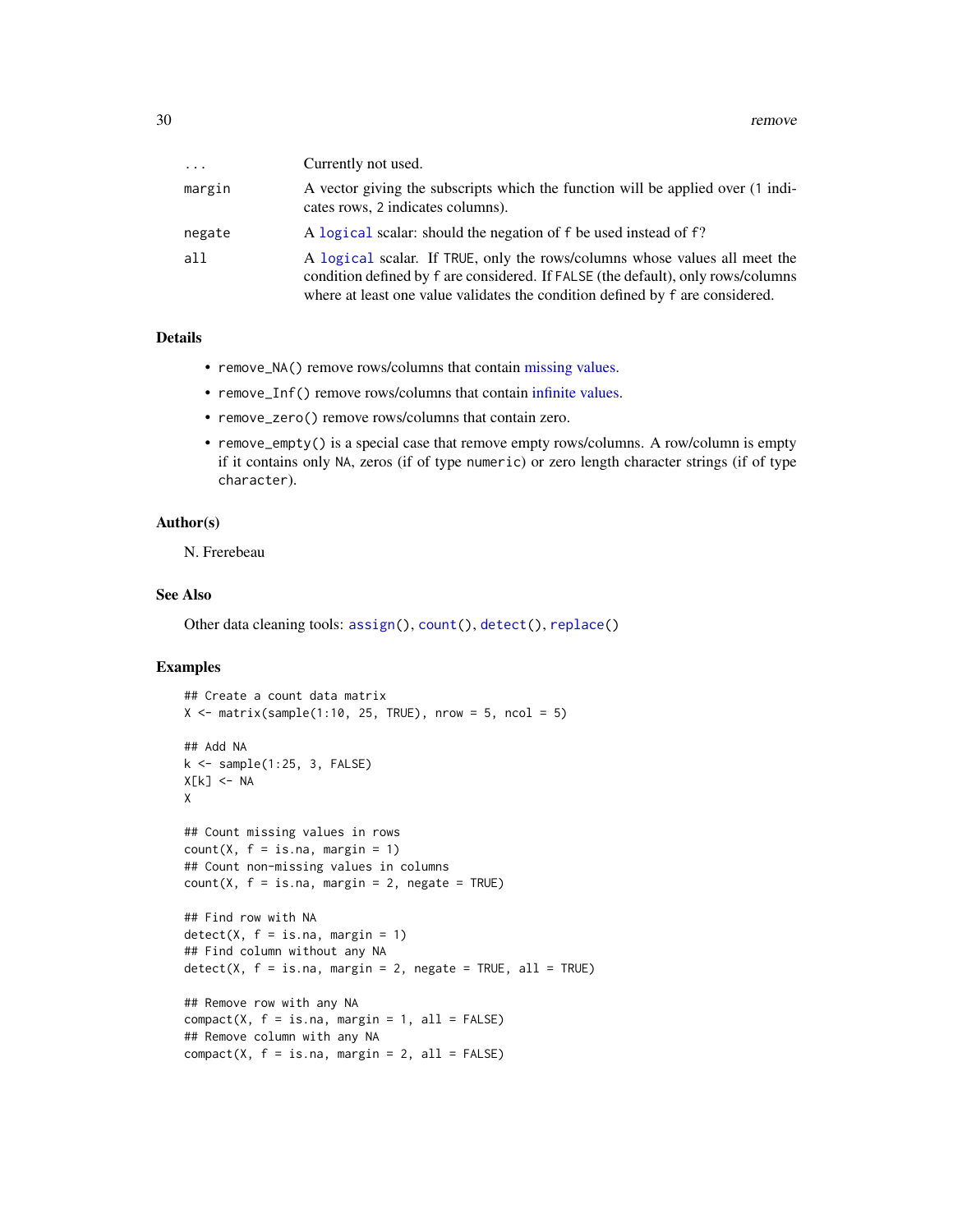#### <span id="page-30-0"></span>replace 31

```
## Replace NA with zeros
replace_NA(X, value = 0)
```
#### <span id="page-30-1"></span>replace *Data Replacement*

# Description

Replaces [missing](#page-0-0) or [infinite](#page-0-0) values or zeros.

#### Usage

```
replace_NA(x, ...)
replace_Inf(x, ...)
replace_zero(x, ...)
## S4 method for signature 'matrix'
replace_MA(x, value = 0)## S4 method for signature 'matrix'
replace_Inf(x, value = 0)## S4 method for signature 'matrix'
replace_zero(x, value)
```
# Arguments

| X     | A matrix, a data, frame or a *Matrix object.                 |
|-------|--------------------------------------------------------------|
| .     | Currently not used.                                          |
| value | A possible value to replace missing or infinite values of x. |

#### Author(s)

N. Frerebeau

# See Also

Other data cleaning tools: [assign\(](#page-2-1)), [count\(](#page-12-1)), [detect\(](#page-14-1)), [remove\(](#page-28-1))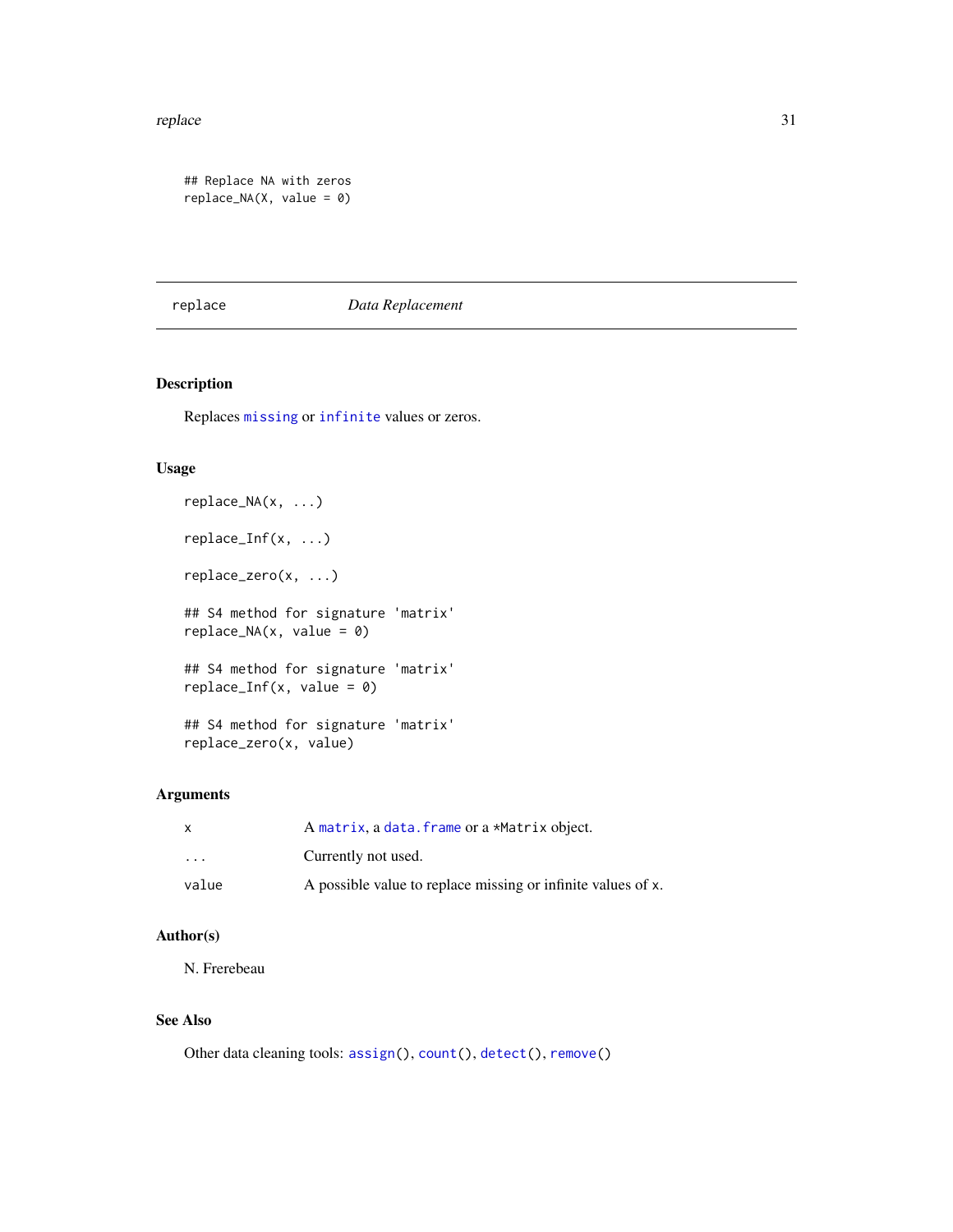#### Examples

```
## Create a count data matrix
X \le matrix(sample(1:10, 25, TRUE), nrow = 5, ncol = 5)
## Add NA
k \leq - sample(1:25, 3, FALSE)
X[k] <- NA
X
## Count missing values in rows
count(X, f = is.na, margin = 1)## Count non-missing values in columns
count(X, f = is.na, margin = 2, negative = TRUE)## Find row with NA
detect(X, f = is.na, margin = 1)## Find column without any NA
detect(X, f = is.na, margin = 2, negative = TRUE, all = TRUE)## Remove row with any NA
compact(X, f = is.na, margin = 1, all = FALSE)## Remove column with any NA
compact(X, f = is.na, margin = 2, all = FALSE)## Replace NA with zeros
replace_MA(X, value = 0)
```

```
StratigraphicMatrix-class
```
*Stratigraphic Matrix*

# Description

An S4 class to represent a stratigraphic matrix.

### Details

A stratigraphic matrix represents directed relationships between stratigraphic units. A stratigraphic matrix is an adjacency matrix (a non symmetric square matrix with zeros on its main diagonal), suitable to build a directed acyclic graph (DAG).

#### Author(s)

N. Frerebeau

#### See Also

```
as_stratigraphy()
```

```
CompositionMatrix-classCountMatrix-classDataMatrixIncidenceMatrix-class,
OccurrenceMatrix-class, coerce()
```
<span id="page-31-0"></span>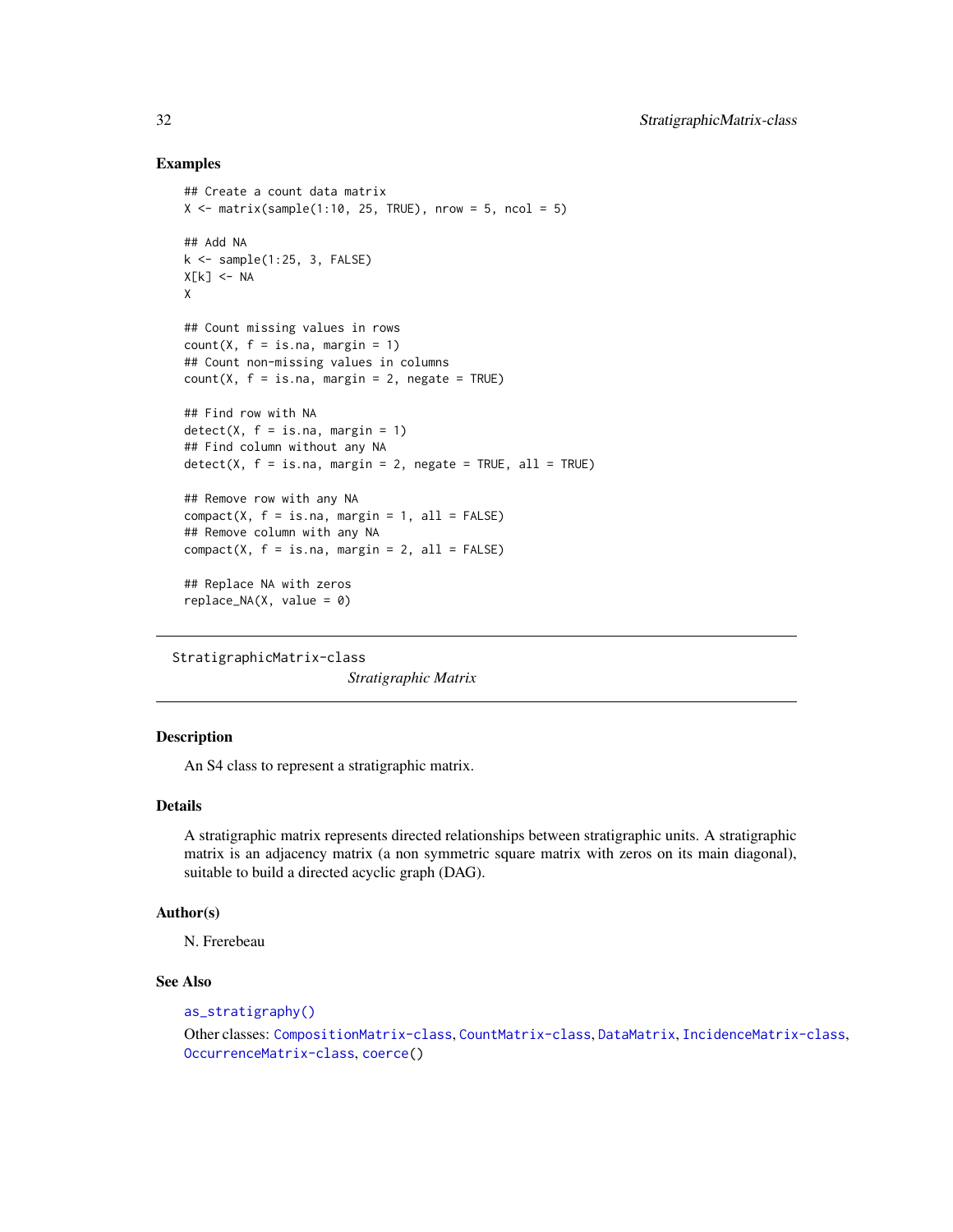<span id="page-32-0"></span>subset 33

# Examples

```
# Principles of Archaeological Stratigraphy, fig. 12
harris <- matrix(
  data = c(2, 1,3, 1,
           4, 1,
           5, 2,
           5, 3,
           5, 4,
           6, 5,
           7, 1,
           7, 6,
           8, 1,
           8, 6,
           9, 7,
           9, 8),
  ncol = 2,
  byrow = TRUE,
  dimnames = list(NULL, c("lower", "upper"))
\lambda
```

```
strati <- as_stratigraphy(harris)
```
<span id="page-32-1"></span>

#### subset *Extract or Replace Parts of an Object*

## Description

Operators acting on objects to extract or replace parts.

#### Usage

```
## S4 method for signature 'AbundanceMatrix'
x[i, j, ..., drop = TRUE]## S4 replacement method for signature 'AbundanceMatrix'
x[i, j, ...] <- value
## S4 replacement method for signature 'AbundanceMatrix'
x[[i, j, ...]] <- value
```
#### Arguments

|      | An object from which to extract element(s) or in which to replace element(s)<br>(typically a *Matrix object). |
|------|---------------------------------------------------------------------------------------------------------------|
|      |                                                                                                               |
| i, j | Indices specifying elements to extract or replace. Indices are numeric, integer                               |
|      | or character vectors or empty (missing) or NULL. Numeric values are coerced                                   |
|      | to integer as by as . integer () (and hence truncated towards zero). Character                                |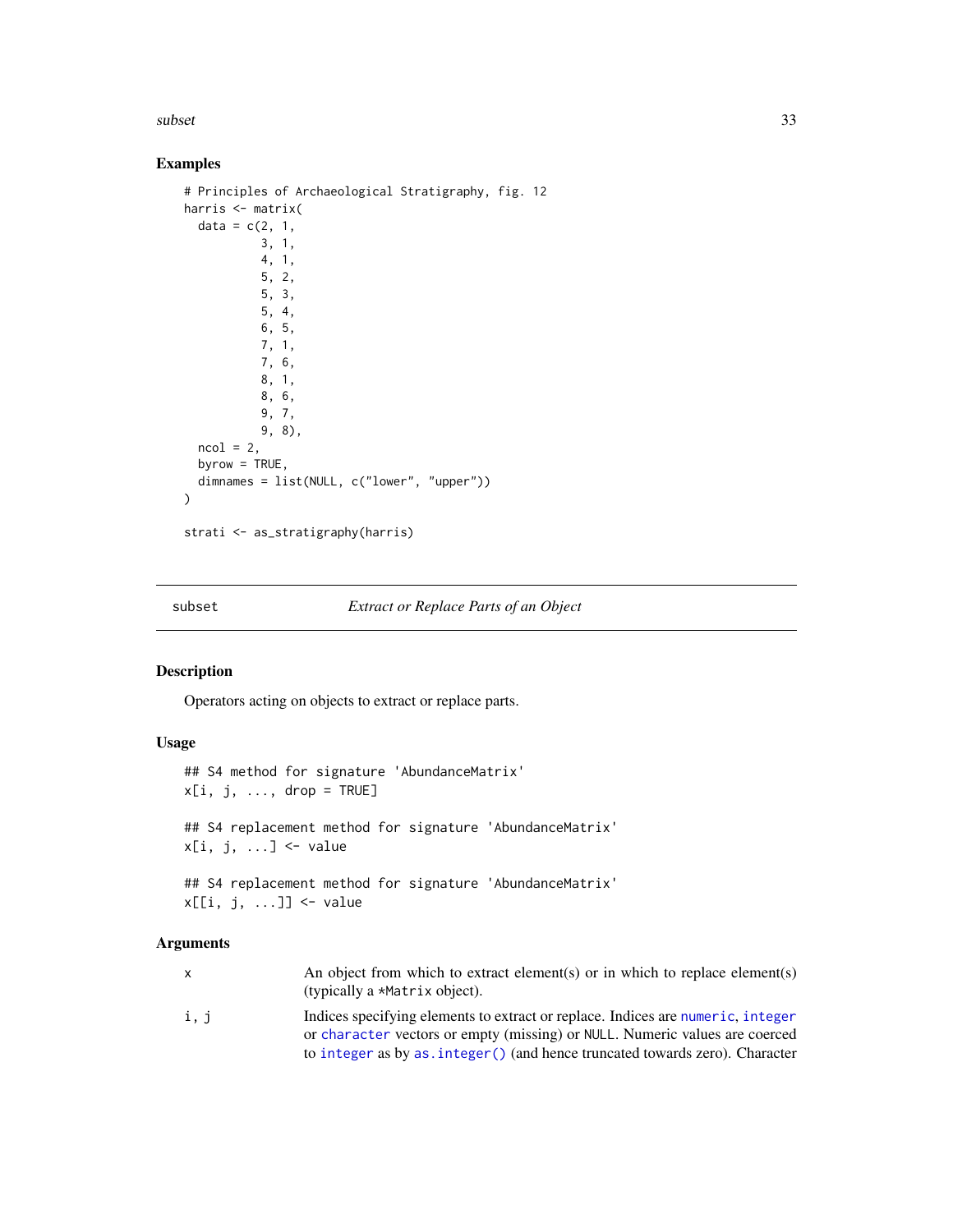<span id="page-33-0"></span>

|          | vectors will be matched to the name of the elements. An empty index (a comma<br>separated blank) indicates that all entries in that dimension are selected. |
|----------|-------------------------------------------------------------------------------------------------------------------------------------------------------------|
| $\cdots$ | Currently not used.                                                                                                                                         |
| drop     | A logical scalar: should the result be coerced to the lowest possible dimen-<br>sion? This only works for extracting elements, not for the replacement.     |
| value    | A possible value for the element(s) of $x$ .                                                                                                                |

# Value

A subsetted object of the same sort as x.

#### Author(s)

N. Frerebeau

#### See Also

Other mutators: [mutators](#page-18-1), [summary\(](#page-34-1))

```
## Create an incidence (presence/absence) matrix
## Data will be coerced with as.logical()
A \le IncidenceMatrix(data = sample(0:1, 100, TRUE, c(1, 1/3)), nrow = 20)
## Create a count data matrix
B <- CountMatrix(data = sample(0:10, 100, TRUE), nrow = 20)
```

```
## Access
dim(B) # Get the matrix dimensions
row(B) # Get the row indexes
col(B, as.factor = TRUE) # Get the column indexes
nrow(B) # Get the number of rows
ncol(B) # Get the number of columns
dimnames(B) # Get the dimension names
rownames(B) <- LETTERS[1:20] # Set the row names
rownames(B) # Get the rownames
colnames(B) <- letters[21:25] # Set the column names
colnames(B) # Get the column names
```

```
## Subset
B[[1, 1]] # Get the first value
B[1] # Get the first value
B[, ] # Get all values
B[1, , drop = FALSE] # Get the first row
B[, 1:3] # Get the first three column
```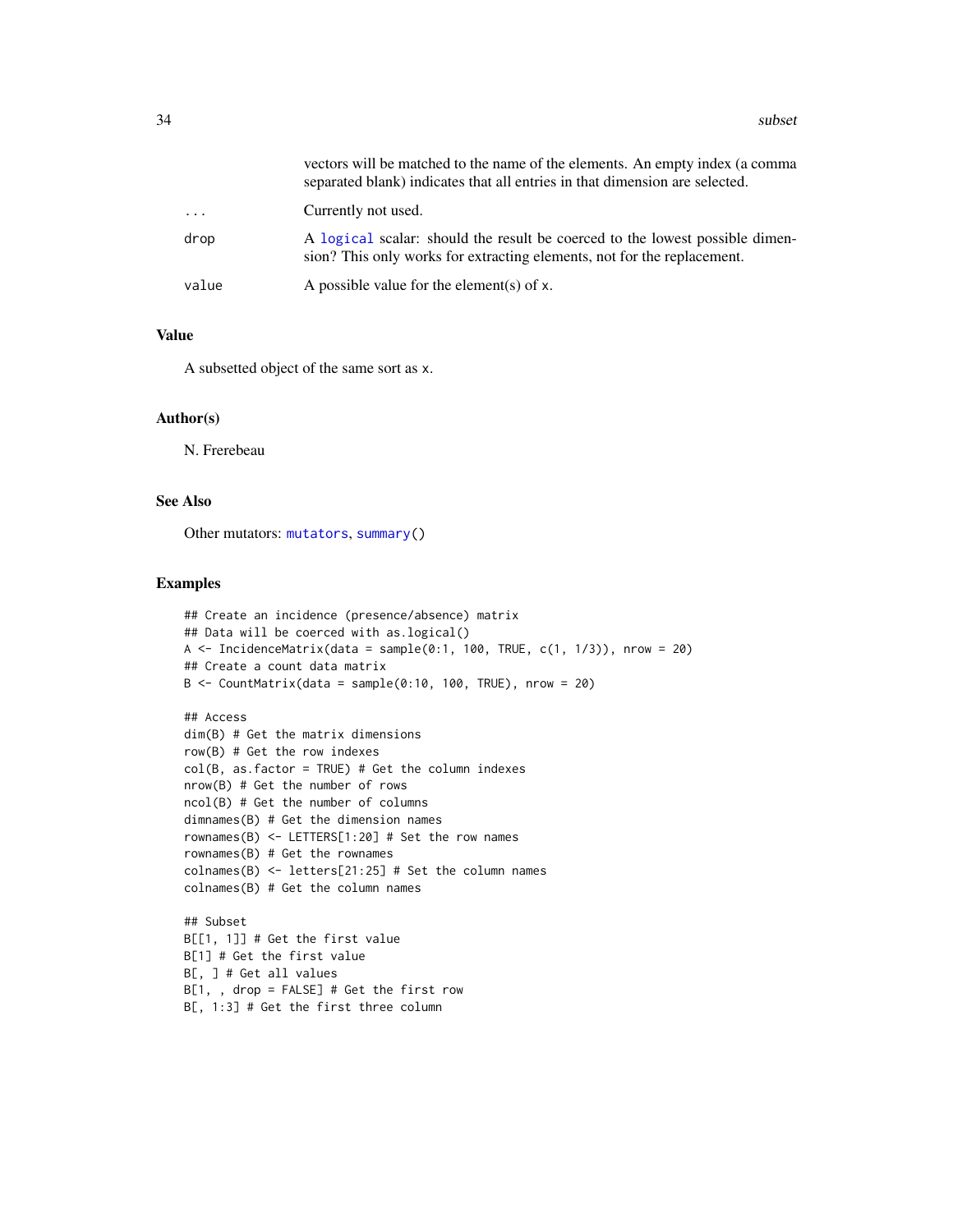<span id="page-34-1"></span><span id="page-34-0"></span>

Produces result summaries.

# Usage

## S4 method for signature 'AbundanceMatrix' summary(object, ...)

# Arguments

| object   | An AbundanceMatrix object. |
|----------|----------------------------|
| $\cdots$ | Currently not used.        |

# Value

An AbundanceSummary object.

#### Author(s)

N. Frerebeau

#### See Also

Other mutators: [mutators](#page-18-1), [subset\(](#page-32-1))

```
## Create a data.frame
X \le matrix(data = sample(0:10, 50, TRUE), nrow = 10, ncol = 5)
Y <- as.data.frame(X)
## Coerce to a count matrix
Z \leftarrow as_count(Y)## Set/get groups
set_samples(Z) <- rep(c("a", "b", "c", "d", "e"), each = 2)get_samples(Z)
## Set/get groups
set\_groups(Z) \leftarrow rep(c("A", "B"), each = 5)get_groups(Z)
## Get/get TPQ/TAQ
chrono <- list(
  tpq = sample(1301:1400, 10, replace = TRUE),
```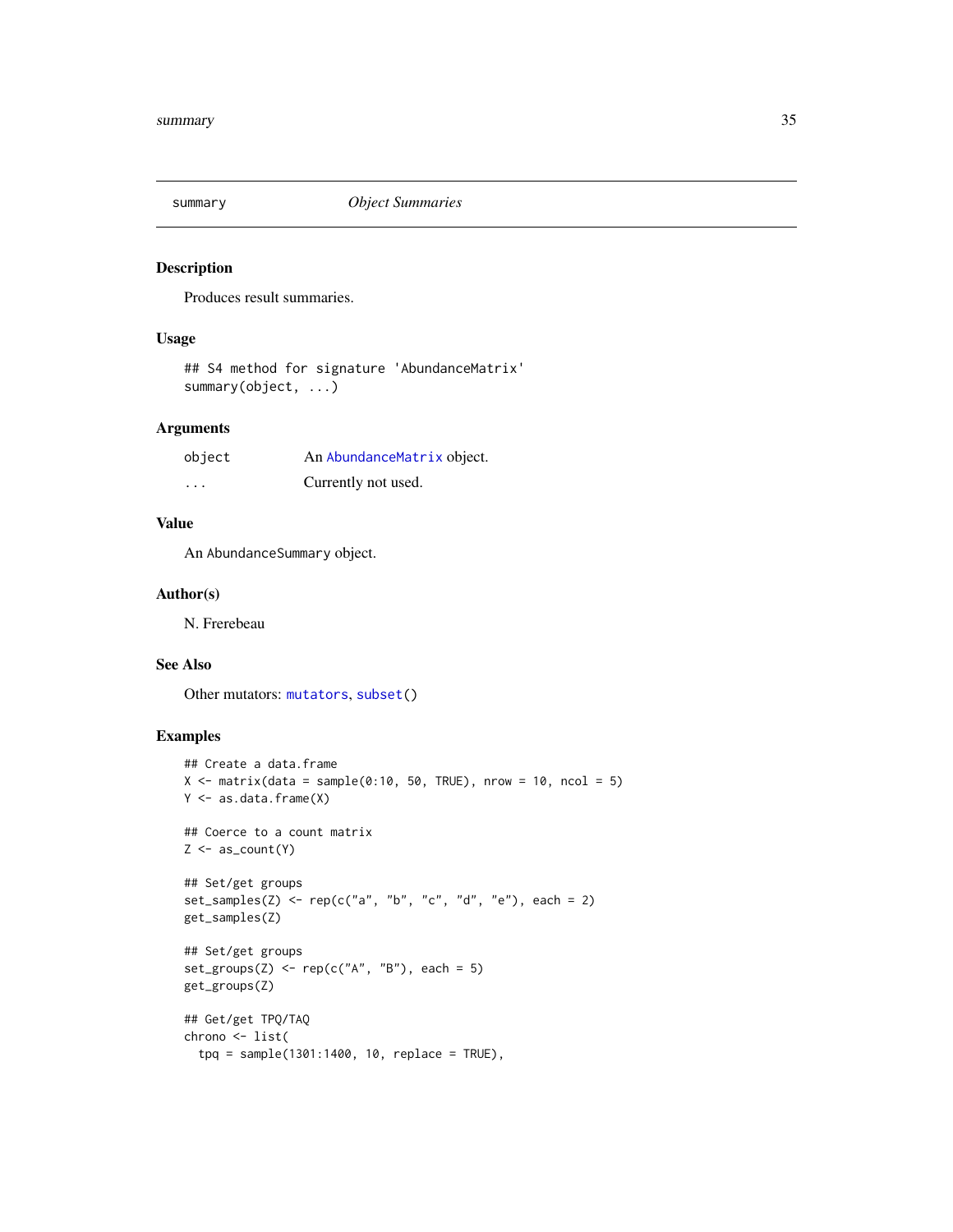#### <span id="page-35-0"></span>36 validate values of the state of the state of the state of the state of the state of the state of the state of the state of the state of the state of the state of the state of the state of the state of the state of the s

```
tag = sample(1451:1500, 10, replace = TRUE))
set_terminus(Z) <- chrono
get_terminus(Z)
## Collection of features
as_features(Z)
## Summarize data
summary(Z)
```
<span id="page-35-1"></span>

validate *Validate a Condition*

# Description

Validate a Condition

# Usage

validate(expr)

# Arguments

expr An object to be evaluated.

#### Value

Returns NULL on success, otherwise returns the error as a string.

# Author(s)

N. Frerebeau

#### See Also

Other validation methods: [check-attribute](#page-3-1), [check-data](#page-4-1), [check-graph](#page-0-0), [check-matrix](#page-4-2), [check-numeric](#page-5-1), [check-type](#page-6-1)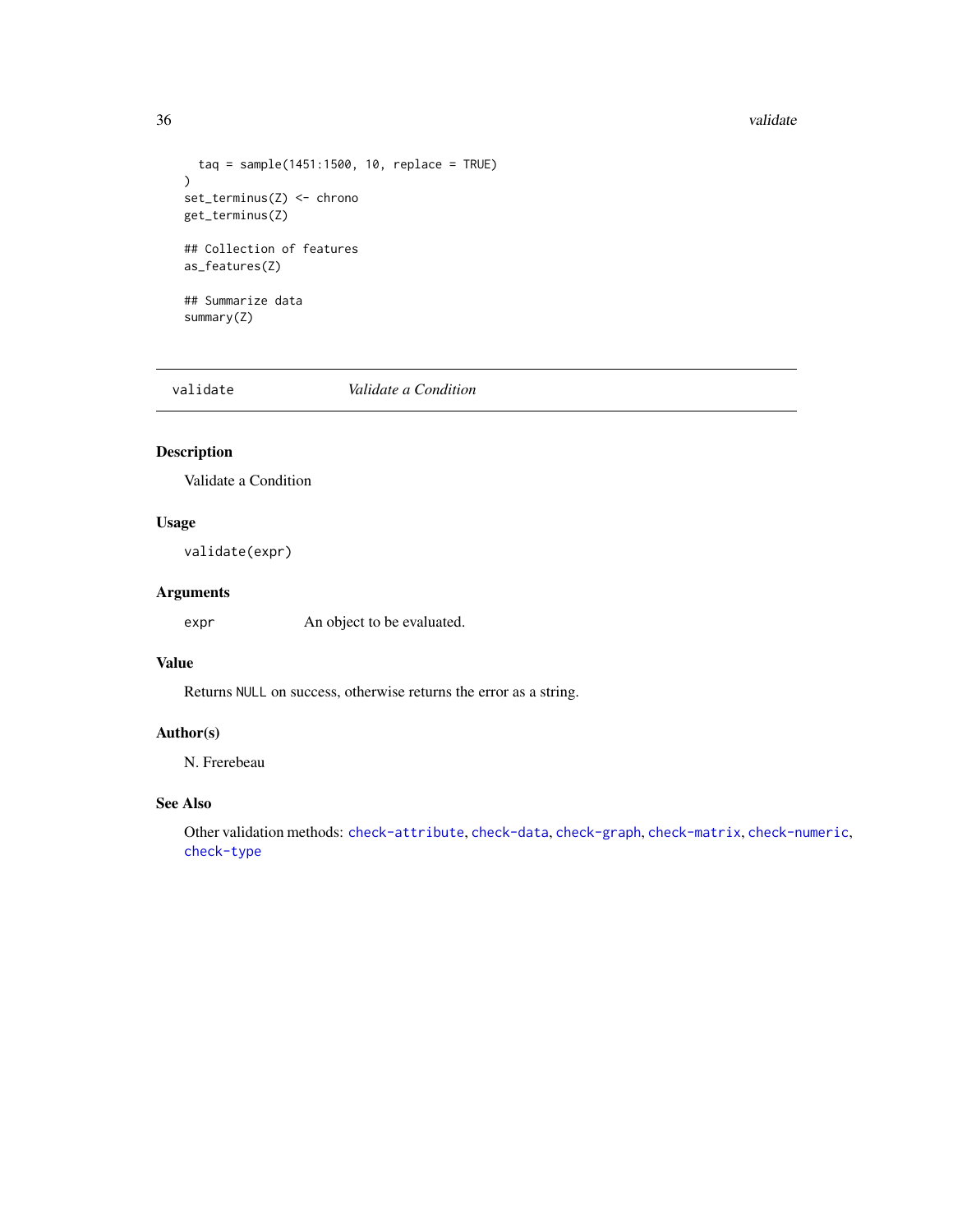# <span id="page-36-0"></span>**Index**

∗ classes coerce, [8](#page-7-0) CompositionMatrix-class, [11](#page-10-0) CountMatrix-class, [14](#page-13-0) IncidenceMatrix-class, [17](#page-16-0) OccurrenceMatrix-class, [23](#page-22-0) StratigraphicMatrix-class, [32](#page-31-0) ∗ data cleaning tools assign, [3](#page-2-0) count, [13](#page-12-0) detect, [15](#page-14-0) remove, [29](#page-28-0) replace, [31](#page-30-0) ∗ mutators mutators, [19](#page-18-0) subset, [33](#page-32-0) summary, [35](#page-34-0) ∗ predicates predicate-matrix, [24](#page-23-0) predicate-numeric, [24](#page-23-0) predicate-scalar, [25](#page-24-0) predicate-trend, [26](#page-25-0) predicate-type, [27](#page-26-0) predicate-utils, [28](#page-27-0) ∗ resampling methods confidence, [12](#page-11-0) jackknife, [18](#page-17-0) ∗ validation methods check-attribute, [4](#page-3-0) check-data, [5](#page-4-0) check-matrix, [5](#page-4-0) check-numeric, [6](#page-5-0) check-type, [7](#page-6-0) validate, [36](#page-35-0) .CompositionMatrix *(*CompositionMatrix-class*)*, [11](#page-10-0) .CountMatrix *(*CountMatrix-class*)*, [14](#page-13-0) .IncidenceMatrix *(*IncidenceMatrix-class*)*, [17](#page-16-0)

.OccurrenceMatrix *(*OccurrenceMatrix-class*)*, [23](#page-22-0) .StratigraphicMatrix *(*StratigraphicMatrix-class*)*, [32](#page-31-0) [,AbundanceMatrix-method *(*subset*)*, [33](#page-32-0) [<-,AbundanceMatrix-method *(*subset*)*, [33](#page-32-0) [[<-,AbundanceMatrix-method *(*subset*)*, [33](#page-32-0) AbundanceMatrix, *[21](#page-20-0)*, *[35](#page-34-0)* as.integer(), *[33](#page-32-0)* as.vector, *[11](#page-10-0)*, *[14](#page-13-0)*, *[17](#page-16-0)* as\_composition *(*coerce*)*, [8](#page-7-0) as\_composition(), *[11](#page-10-0)* as\_composition,ANY-method *(*coerce*)*, [8](#page-7-0) as\_composition-method *(*coerce*)*, [8](#page-7-0) as\_count *(*coerce*)*, [8](#page-7-0) as\_count(), *[15](#page-14-0)* as\_count,ANY-method *(*coerce*)*, [8](#page-7-0) as\_count-method *(*coerce*)*, [8](#page-7-0) as\_features *(*coerce*)*, [8](#page-7-0) as\_features,AbundanceMatrix-method *(*coerce*)*, [8](#page-7-0) as\_features-method *(*coerce*)*, [8](#page-7-0) as\_incidence *(*coerce*)*, [8](#page-7-0) as\_incidence(), *[17](#page-16-0)* as\_incidence,ANY-method *(*coerce*)*, [8](#page-7-0) as\_incidence-method *(*coerce*)*, [8](#page-7-0) as\_long *(*coerce*)*, [8](#page-7-0) as\_long,AbundanceMatrix-method *(*coerce*)*, [8](#page-7-0) as\_long,matrix-method *(*coerce*)*, [8](#page-7-0) as\_long-method *(*coerce*)*, [8](#page-7-0) as\_occurrence *(*coerce*)*, [8](#page-7-0) as\_occurrence(), *[23](#page-22-0)* as\_occurrence,ANY-method *(*coerce*)*, [8](#page-7-0) as\_occurrence-method *(*coerce*)*, [8](#page-7-0) as\_stratigraphy *(*coerce*)*, [8](#page-7-0) as\_stratigraphy(), *[32](#page-31-0)* as\_stratigraphy,ANY-method *(*coerce*)*, [8](#page-7-0) as\_stratigraphy-method *(*coerce*)*, [8](#page-7-0)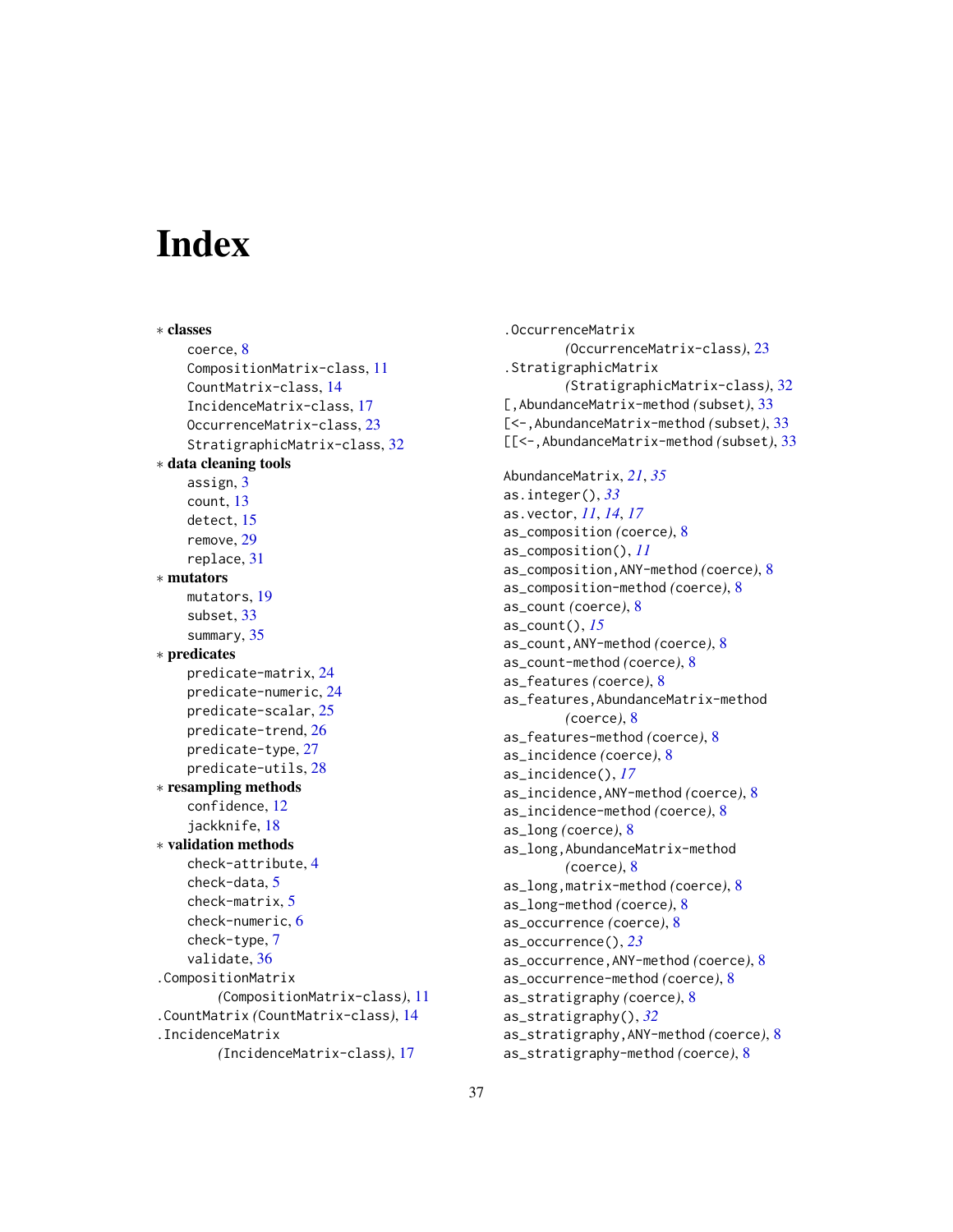assert\_count *(*check-numeric*)*, [6](#page-5-0) assert\_dimensions *(*check-attribute*)*, [4](#page-3-0) assert\_dimnames *(*check-attribute*)*, [4](#page-3-0) assert\_empty *(*check-attribute*)*, [4](#page-3-0) assert\_filled *(*check-attribute*)*, [4](#page-3-0) assert\_infinite *(*check-data*)*, [5](#page-4-0) assert\_length *(*check-attribute*)*, [4](#page-3-0) assert\_lengths *(*check-attribute*)*, [4](#page-3-0) assert\_matrix *(*check-matrix*)*, [5](#page-4-0) assert\_missing *(*check-data*)*, [5](#page-4-0) assert\_names *(*check-attribute*)*, [4](#page-3-0) assert\_numeric *(*check-numeric*)*, [6](#page-5-0) assert\_relation *(*check-numeric*)*, [6](#page-5-0) assert\_scalar *(*check-type*)*, [7](#page-6-0) assert\_trend *(*check-numeric*)*, [6](#page-5-0) assert\_type *(*check-type*)*, [7](#page-6-0) assert\_unique *(*check-data*)*, [5](#page-4-0) assign, [3,](#page-2-0) *[13](#page-12-0)*, *[16](#page-15-0)*, *[30,](#page-29-0) [31](#page-30-0)* assign\_colnames *(*assign*)*, [3](#page-2-0) assign\_colnames,data.frame-method *(*assign*)*, [3](#page-2-0) assign\_colnames-method *(*assign*)*, [3](#page-2-0) assign\_rownames *(*assign*)*, [3](#page-2-0) assign\_rownames,data.frame-method *(*assign*)*, [3](#page-2-0) assign\_rownames-method *(*assign*)*, [3](#page-2-0)

character, *[6,](#page-5-0) [7](#page-6-0)*, *[12](#page-11-0)*, *[28](#page-27-0)*, *[33](#page-32-0)* check-attribute, [4](#page-3-0) check-data, [5](#page-4-0) check-matrix, [5](#page-4-0) check-numeric, [6](#page-5-0) check-type, [7](#page-6-0) coerce, [8,](#page-7-0) *[11](#page-10-0)*, *[15](#page-14-0)*, *[17](#page-16-0)*, *[23](#page-22-0)*, *[32](#page-31-0)* compact *(*remove*)*, [29](#page-28-0) compact,ANY,function-method *(*remove*)*, [29](#page-28-0) compact-method *(*remove*)*, [29](#page-28-0) CompositionMatrix, *[9](#page-8-0)* CompositionMatrix *(*CompositionMatrix-class*)*, [11](#page-10-0) CompositionMatrix-class, [11](#page-10-0) confidence, [12,](#page-11-0) *[19](#page-18-0)* confidence,numeric-method *(*confidence*)*, [12](#page-11-0) confidence-method *(*confidence*)*, [12](#page-11-0) count, *[3](#page-2-0)*, [13,](#page-12-0) *[16](#page-15-0)*, *[30,](#page-29-0) [31](#page-30-0)* count,data.frame,function-method *(*count*)*, [13](#page-12-0) count,matrix,function-method *(*count*)*, [13](#page-12-0)

count-method *(*count*)*, [13](#page-12-0) CountMatrix, *[9](#page-8-0)* CountMatrix *(*CountMatrix-class*)*, [14](#page-13-0) CountMatrix-class, [14](#page-13-0)

data.frame, *[3](#page-2-0)*, *[9](#page-8-0)*, *[13](#page-12-0)*, *[16](#page-15-0)*, *[29](#page-28-0)*, *[31](#page-30-0)* DataMatrix, *[10,](#page-9-0) [11](#page-10-0)*, *[15](#page-14-0)*, *[17](#page-16-0)*, *[23](#page-22-0)*, *[32](#page-31-0)* detect, *[3](#page-2-0)*, *[13](#page-12-0)*, [15,](#page-14-0) *[30,](#page-29-0) [31](#page-30-0)* detect,ANY,function-method *(*detect*)*, [15](#page-14-0) detect-method *(*detect*)*, [15](#page-14-0) dimnames, *[11](#page-10-0)*, *[15](#page-14-0)*, *[17](#page-16-0)*

expression, *[11](#page-10-0)*, *[14](#page-13-0)*, *[17](#page-16-0)*

factor, *[9](#page-8-0)* function, *[13](#page-12-0)*, *[16](#page-15-0)*, *[18](#page-17-0)*, *[29](#page-28-0)*

get *(*mutators*)*, [19](#page-18-0) get\_dates *(*mutators*)*, [19](#page-18-0) get\_dates,AbundanceMatrix-method *(*mutators*)*, [19](#page-18-0) get\_dates-method *(*mutators*)*, [19](#page-18-0) get\_groups *(*mutators*)*, [19](#page-18-0) get\_groups,AbundanceMatrix-method *(*mutators*)*, [19](#page-18-0) get\_groups-method *(*mutators*)*, [19](#page-18-0) get\_samples *(*mutators*)*, [19](#page-18-0) get\_samples,AbundanceMatrix-method *(*mutators*)*, [19](#page-18-0) get\_samples-method *(*mutators*)*, [19](#page-18-0) get\_taq *(*mutators*)*, [19](#page-18-0) get\_taq,AbundanceMatrix-method *(*mutators*)*, [19](#page-18-0) get\_taq-method *(*mutators*)*, [19](#page-18-0) get\_terminus *(*mutators*)*, [19](#page-18-0) get\_terminus,AbundanceMatrix-method *(*mutators*)*, [19](#page-18-0) get\_terminus-method *(*mutators*)*, [19](#page-18-0) get\_totals *(*mutators*)*, [19](#page-18-0) get\_totals,AbundanceMatrix-method *(*mutators*)*, [19](#page-18-0) get\_totals,OccurrenceMatrix-method *(*mutators*)*, [19](#page-18-0) get\_totals-method *(*mutators*)*, [19](#page-18-0) get\_tpq *(*mutators*)*, [19](#page-18-0) get\_tpq,AbundanceMatrix-method *(*mutators*)*, [19](#page-18-0) get\_tpq-method *(*mutators*)*, [19](#page-18-0)

has\_dates *(*mutators*)*, [19](#page-18-0)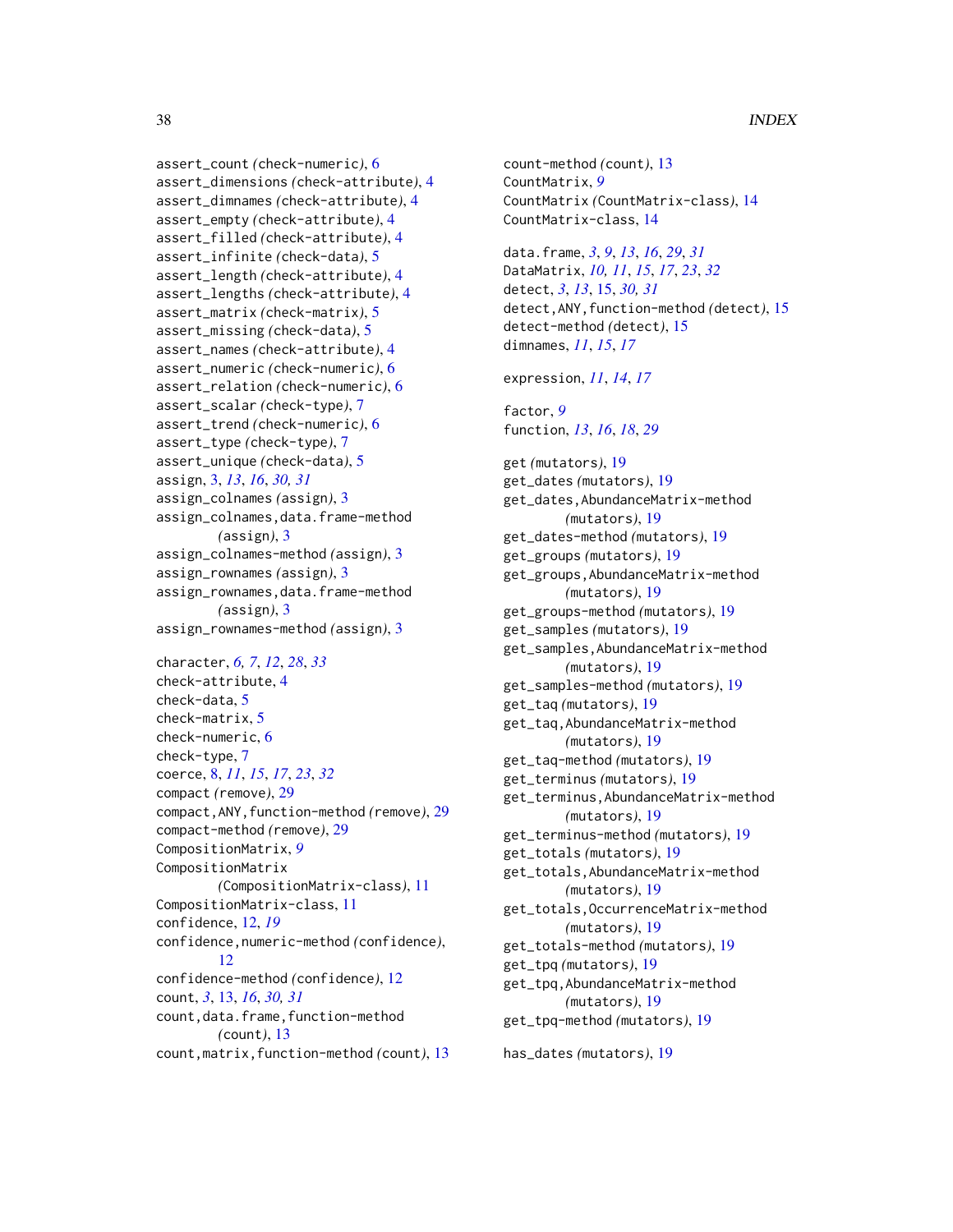#### INDEX  $39$

has\_dates,AbundanceMatrix-method *(*mutators*)*, [19](#page-18-0) has\_dates-method *(*mutators*)*, [19](#page-18-0) has\_duplicates *(*predicate-utils*)*, [28](#page-27-0) has\_groups *(*mutators*)*, [19](#page-18-0) has\_groups,AbundanceMatrix-method *(*mutators*)*, [19](#page-18-0) has\_groups-method *(*mutators*)*, [19](#page-18-0) has\_infinite *(*predicate-utils*)*, [28](#page-27-0) has\_length *(*predicate-utils*)*, [28](#page-27-0) has\_missing *(*predicate-utils*)*, [28](#page-27-0) has\_names *(*predicate-utils*)*, [28](#page-27-0) has\_terminus *(*mutators*)*, [19](#page-18-0) has\_terminus,AbundanceMatrix-method *(*mutators*)*, [19](#page-18-0) has\_terminus-method *(*mutators*)*, [19](#page-18-0) IncidenceMatrix, *[9](#page-8-0)* IncidenceMatrix *(*IncidenceMatrix-class*)*, [17](#page-16-0) IncidenceMatrix-class, [17](#page-16-0) infinite, *[31](#page-30-0)* infinite values, *[30](#page-29-0)* integer, *[23](#page-22-0)*, *[33](#page-32-0)* is\_atomic *(*predicate-type*)*, [27](#page-26-0) is\_character *(*predicate-type*)*, [27](#page-26-0) is\_constant *(*predicate-trend*)*, [26](#page-25-0) is\_decreasing *(*predicate-trend*)*, [26](#page-25-0) is\_double *(*predicate-type*)*, [27](#page-26-0) is\_empty *(*predicate-utils*)*, [28](#page-27-0) is\_error *(*predicate-type*)*, [27](#page-26-0) is\_even *(*predicate-numeric*)*, [24](#page-23-0) is\_greater *(*predicate-trend*)*, [26](#page-25-0) is\_increasing *(*predicate-trend*)*, [26](#page-25-0) is\_integer *(*predicate-type*)*, [27](#page-26-0) is\_list *(*predicate-type*)*, [27](#page-26-0) is\_logical *(*predicate-type*)*, [27](#page-26-0) is\_lower *(*predicate-trend*)*, [26](#page-25-0) is\_message *(*predicate-type*)*, [27](#page-26-0) is\_negative *(*predicate-numeric*)*, [24](#page-23-0) is\_numeric *(*predicate-type*)*, [27](#page-26-0) is\_odd *(*predicate-numeric*)*, [24](#page-23-0) is\_positive *(*predicate-numeric*)*, [24](#page-23-0) is\_scalar\_atomic *(*predicate-scalar*)*, [25](#page-24-0) is\_scalar\_character *(*predicate-scalar*)*, [25](#page-24-0) is\_scalar\_double *(*predicate-scalar*)*, [25](#page-24-0) is\_scalar\_integer *(*predicate-scalar*)*, [25](#page-24-0) is\_scalar\_list *(*predicate-scalar*)*, [25](#page-24-0)

is\_scalar\_logical *(*predicate-scalar*)*, [25](#page-24-0) is\_scalar\_numeric *(*predicate-scalar*)*, [25](#page-24-0) is\_scalar\_vector *(*predicate-scalar*)*, [25](#page-24-0) is\_square *(*predicate-matrix*)*, [24](#page-23-0) is\_symmetric *(*predicate-matrix*)*, [24](#page-23-0) is\_vector *(*predicate-type*)*, [27](#page-26-0) is\_warning *(*predicate-type*)*, [27](#page-26-0) is\_whole *(*predicate-numeric*)*, [24](#page-23-0) is\_zero *(*predicate-numeric*)*, [24](#page-23-0)

jackknife, *[13](#page-12-0)*, [18](#page-17-0) jackknife,numeric-method *(*jackknife*)*, [18](#page-17-0) jackknife-method *(*jackknife*)*, [18](#page-17-0)

list, *[9](#page-8-0)*, *[21](#page-20-0)* logical, *[3,](#page-2-0) [4](#page-3-0)*, *[9](#page-8-0)*, *[13](#page-12-0)*, *[16](#page-15-0)*, *[22](#page-21-0)*, *[24](#page-23-0)[–30](#page-29-0)*, *[34](#page-33-0)*

matrix, *[6](#page-5-0)*, *[9](#page-8-0)*, *[13](#page-12-0)*, *[16](#page-15-0)*, *[24](#page-23-0)*, *[29](#page-28-0)*, *[31](#page-30-0)* missing, *[31](#page-30-0)* missing values, *[30](#page-29-0)* mutators, [19,](#page-18-0) *[34,](#page-33-0) [35](#page-34-0)*

numeric, *[3](#page-2-0)*, *[6](#page-5-0)*, *[12,](#page-11-0) [13](#page-12-0)*, *[18](#page-17-0)*, *[25](#page-24-0)*, *[27,](#page-26-0) [28](#page-27-0)*, *[33](#page-32-0)*

OccurrenceMatrix, *[9](#page-8-0)* OccurrenceMatrix-class, [23](#page-22-0)

predicate-matrix, [24](#page-23-0) predicate-numeric, [24](#page-23-0) predicate-scalar, [25](#page-24-0) predicate-trend, [26](#page-25-0) predicate-type, [27](#page-26-0) predicate-utils, [28](#page-27-0)

remove, *[3](#page-2-0)*, *[13](#page-12-0)*, *[16](#page-15-0)*, [29,](#page-28-0) *[31](#page-30-0)* remove\_empty *(*remove*)*, [29](#page-28-0) remove\_empty,ANY-method *(*remove*)*, [29](#page-28-0) remove\_empty-method *(*remove*)*, [29](#page-28-0) remove\_Inf *(*remove*)*, [29](#page-28-0) remove\_Inf,ANY-method *(*remove*)*, [29](#page-28-0) remove\_Inf-method *(*remove*)*, [29](#page-28-0) remove\_NA *(*remove*)*, [29](#page-28-0) remove\_NA,ANY-method *(*remove*)*, [29](#page-28-0) remove\_NA-method *(*remove*)*, [29](#page-28-0) remove\_zero *(*remove*)*, [29](#page-28-0) remove\_zero,ANY-method *(*remove*)*, [29](#page-28-0) remove\_zero-method *(*remove*)*, [29](#page-28-0) replace, *[3](#page-2-0)*, *[13](#page-12-0)*, *[16](#page-15-0)*, *[30](#page-29-0)*, [31](#page-30-0) replace\_Inf *(*replace*)*, [31](#page-30-0) replace\_Inf,matrix-method *(*replace*)*, [31](#page-30-0)